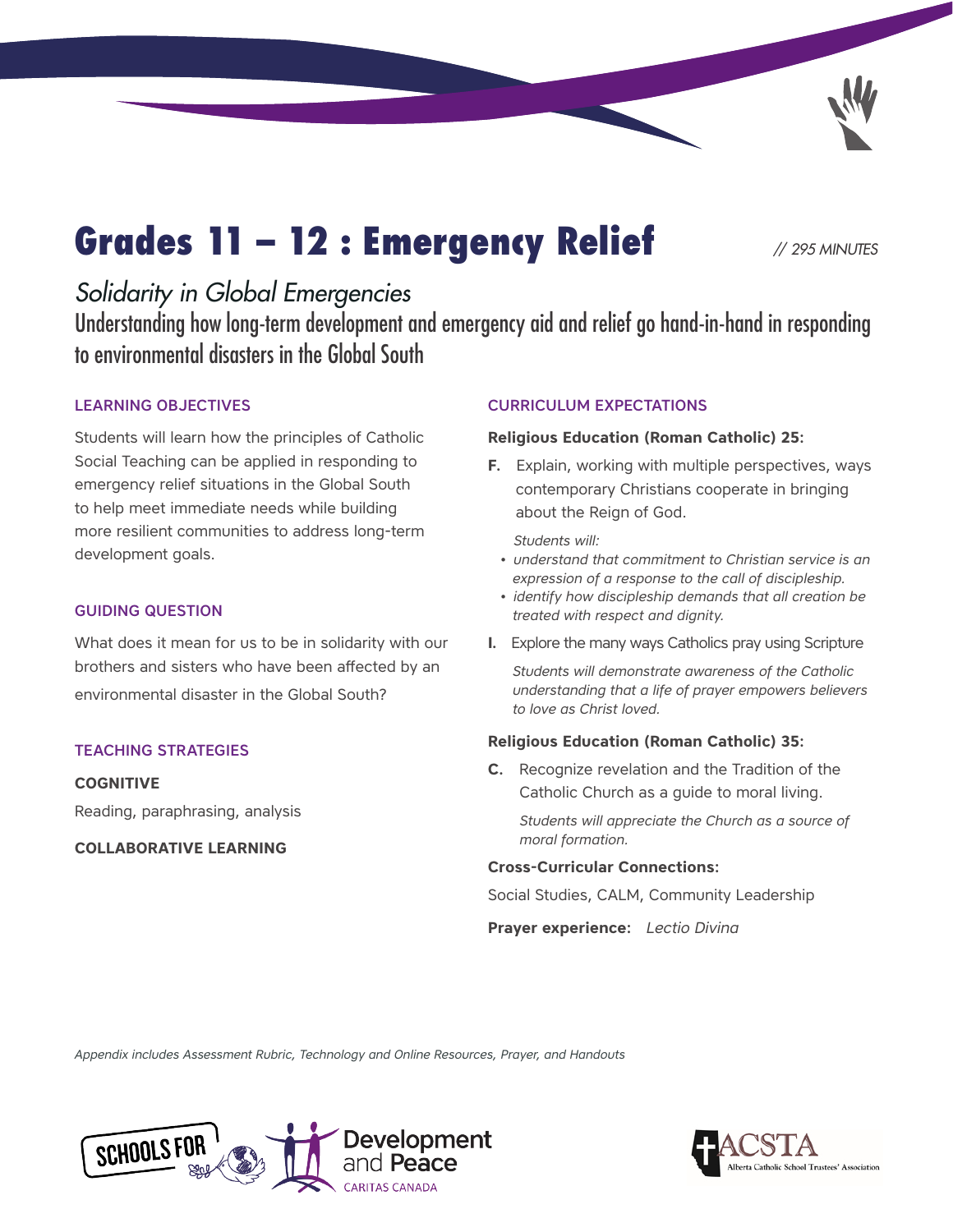#### ASSESSMENT

#### **FORMATIVE ASSESSMENT**

Group work responses may be collected to assess student engagement, group cooperation, and understanding.

#### **SUMMATIVE ASSESSMENT**

The final mark of this lesson is based on the personal reflection of the student and their connection between solidarity and personal/communal responsibility and action.

- Identify the different kinds of environmental disasters that have recently taken place in the Global South, and why international emergency relief is necessary based on the Catholic Social Teachings discussed.
- Discern how the long-term process of reconstruction can be linked to an immediate emergency response to promote sustainable change in society and its infrastructure in a way that will make vulnerable communities more resilient to face any future disaster. To use a very concrete example: providing immediate shelter to house those rendered homeless after an earthquake or typhoon is necessary but this should quickly be followed with a process to build more permanent housing with stronger material that are better able to withstand floods and earthquakes, etc.)
- Analyze how Catholic Social Teaching allows us to respond to emergency situations in a way that respects the dignity, initiative, leadership and participation of affected people.
- Show an understanding of a solidarity response to emergency relief situations.

#### CATHOLIC GRADUATE EXPECTATIONS

- **1.** A discerning believer in the Catholic faith community who:
	- **d.** Develops attitudes and values founded on Catholic social teaching and acts to promote social responsibility, human solidarity and the common good.
- **2.** An effective communicator who:
	- **a**. Listens actively and critically to understand and learn in light of Gospel values.
- **3.** A reflective, creative and holistic thinker who:
	- **f.** Examines, evaluates and applies knowledge of interdependent systems (political, ethical, socialeconomic and ecological) for the development of a just and compassionate society.
- **4.** A self-directed, responsible, lifelong learner who:
	- **a.** Demonstrates respect for the dignity and welfare of self and other.
- **5.** A collaborative contributor who:
	- **a.** Works effectively as an interdependent team member.
- **7.** A responsible citizen who:
	- **e.** Witnesses Catholic social teaching by promoting equality, democracy, and solidarity for a just, peaceful and compassionate society.
	- **f.** Respects and affirms the diversity and interdependence of the world's peoples and cultures.

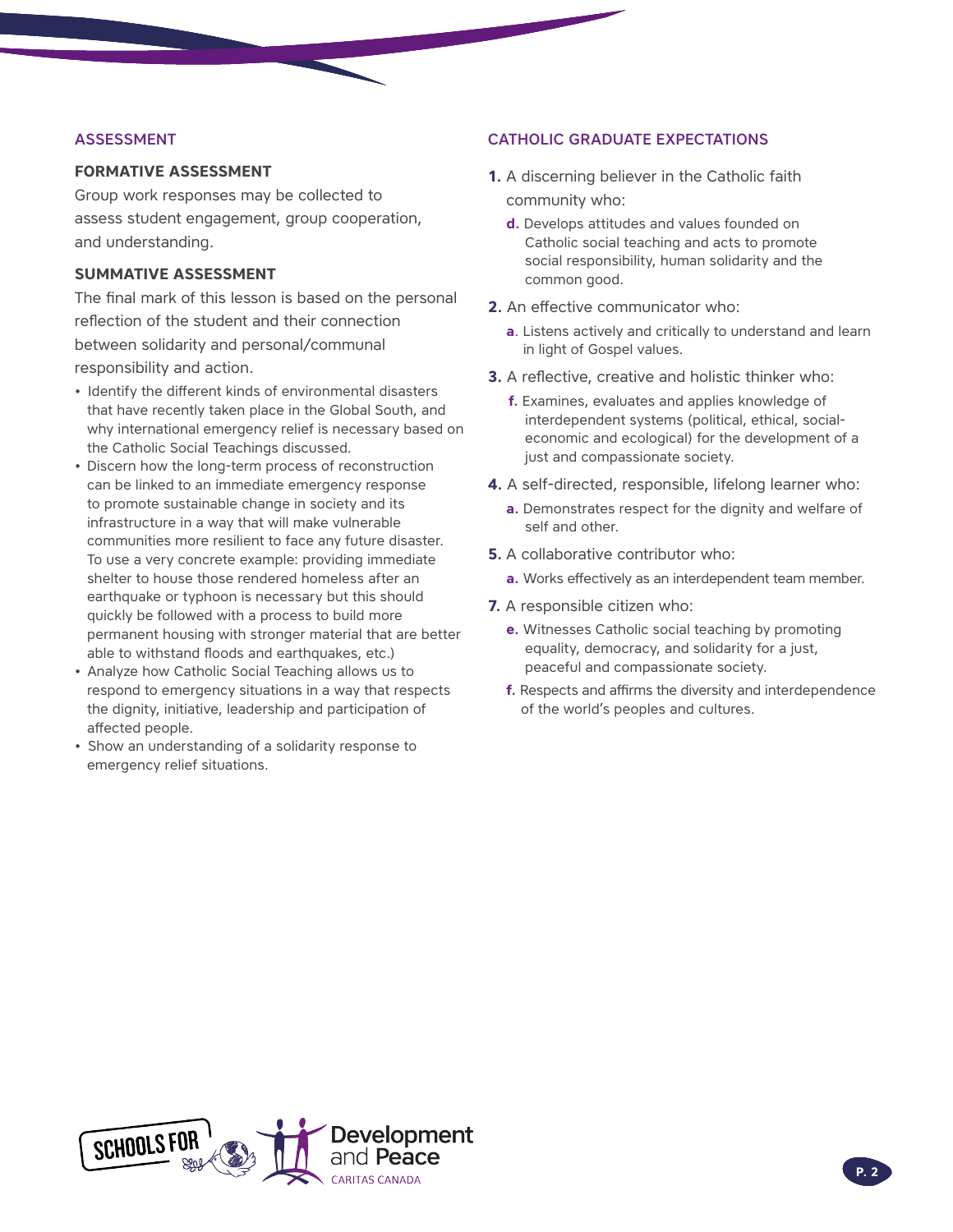#### PRINCIPLES OF CATHOLIC SOCIAL TEACHING www.devp.org/cst

**Dignity of the Human Person:** The foundation of all *Catholic Social Teaching* is the inherent *Dignity of the Human Person*, as created in the image and likeness of God. The Church, therefore, calls for *Integral Human Development*, which concerns the wellbeing of every person in every dimension: economic, political, social, ecological, and spiritual.

**Solidarity:** We are all part of the human family and we are all interconnected and interdependent. Loving our neighbour has global dimensions. We must see ourselves in others and collaborate toward solutions. *Solidarity* is a recognition that we are 'all in this together,' and is a commitment to strengthen community and promote a just society.

**Preferential Option for the Poor:** The moral test of any society is based on how the most vulnerable are treated. Just as God's love is universal, this principle does not intend that we should focus on the poor to the exclusion of others, but rather that we are called to prioritize those who are in most need of our *Solidarity*.

**Subsidiarity & the Role of the Government:** The state is an instrument to promote *the Dignity of the Human Person*, protect human rights, and build the common good. *Subsidiarity* holds that such functions of government should be performed at the lowest level possible, as long as they can be performed adequately. When they cannot, higher levels of government must intervene. This principle goes hand-inhand with *Participation*, the principle that all peoples have a right to participate in the economic, political and cultural life of society, and in the decisions that affect their community.

**Participation:** Human beings are social, and how we live together affects the dignity of the individual and the progress of our society. All persons are entitled to *Participate* in community and in decisions that affect their lives, and cannot be excluded for any reason.

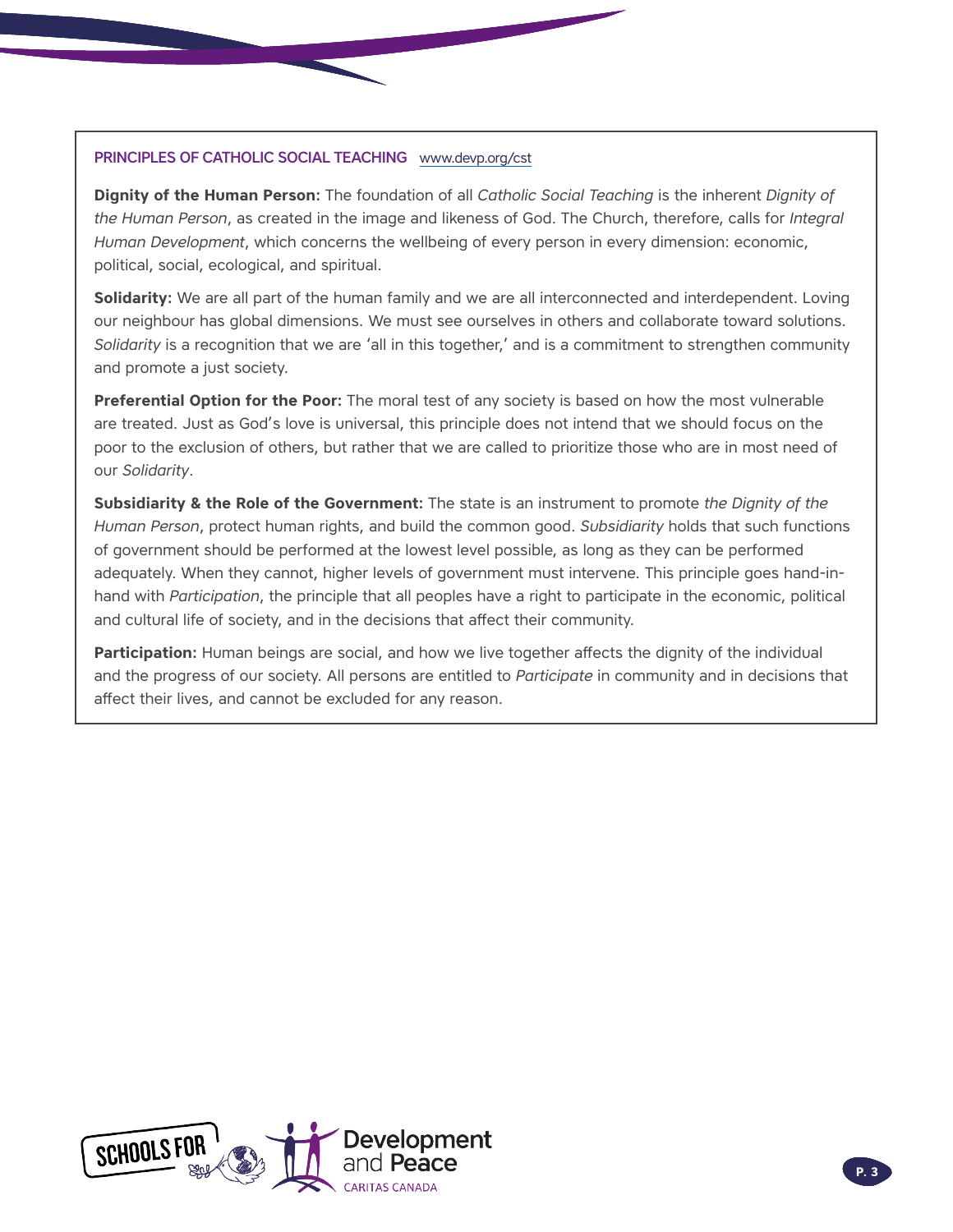

## PREPARATION // 60 MINUTES

#### READING AND VIDEOS

- Review the principles of Catholic Social Teaching:<https://www.devp.org/en/cst>
- Nolan, Albert, O.P. (1984, June 29). Spiritual Growth and the Option for the Poor. Address at the Catholic Institute for International Relations, London, UK. (See Appendix "Handouts" section).
- Development and Peace. (2014). After the Tsunami Rebuilding our Villages, our Lives. [Video File]. Retrieved from:<https://www.youtube.com/watch?v=BGq6a0rIA8Y>

#### MATERIALS

- Computer and projector
- Cellphones and/or class computers
- Chart paper and whiteboard
- Bibles, one per student if available, one per group, or one for the class
- Individual handout (one per student) of 'Spiritual Growth and Option for the Poor'
- Individual handout (one per student) for *Lectio Divina*
- Individual handout (one per student) for Final Reflection: Solidarity in Action
- Group handout (one per group) for Online Research
- Group worksheet (one per group) for Catholic Social Teaching in Emergency Situations
- Optional: handout (one per student/ per group) of discussion questions for 'After the Tsunami'

#### PREPARATION

- Review the online resources listed in the Appendix "Online Resources"
- Become familiar with the terms GDP (Gross Domestic Product) / GNI (Gross National Income)
- Make one copy PER GROUP (4 5 students) of the following handouts (see Appendix "Handouts" section)
	- » Catholic Social Teaching in Emergency Situations
	- » Online Research
- Make one copy PER STUDENT of the following handouts:
	- » 'Spiritual Growth and Option for the Poor'
	- » *Lectio Divina*
	- » Final Reflection: Solidarity in Action

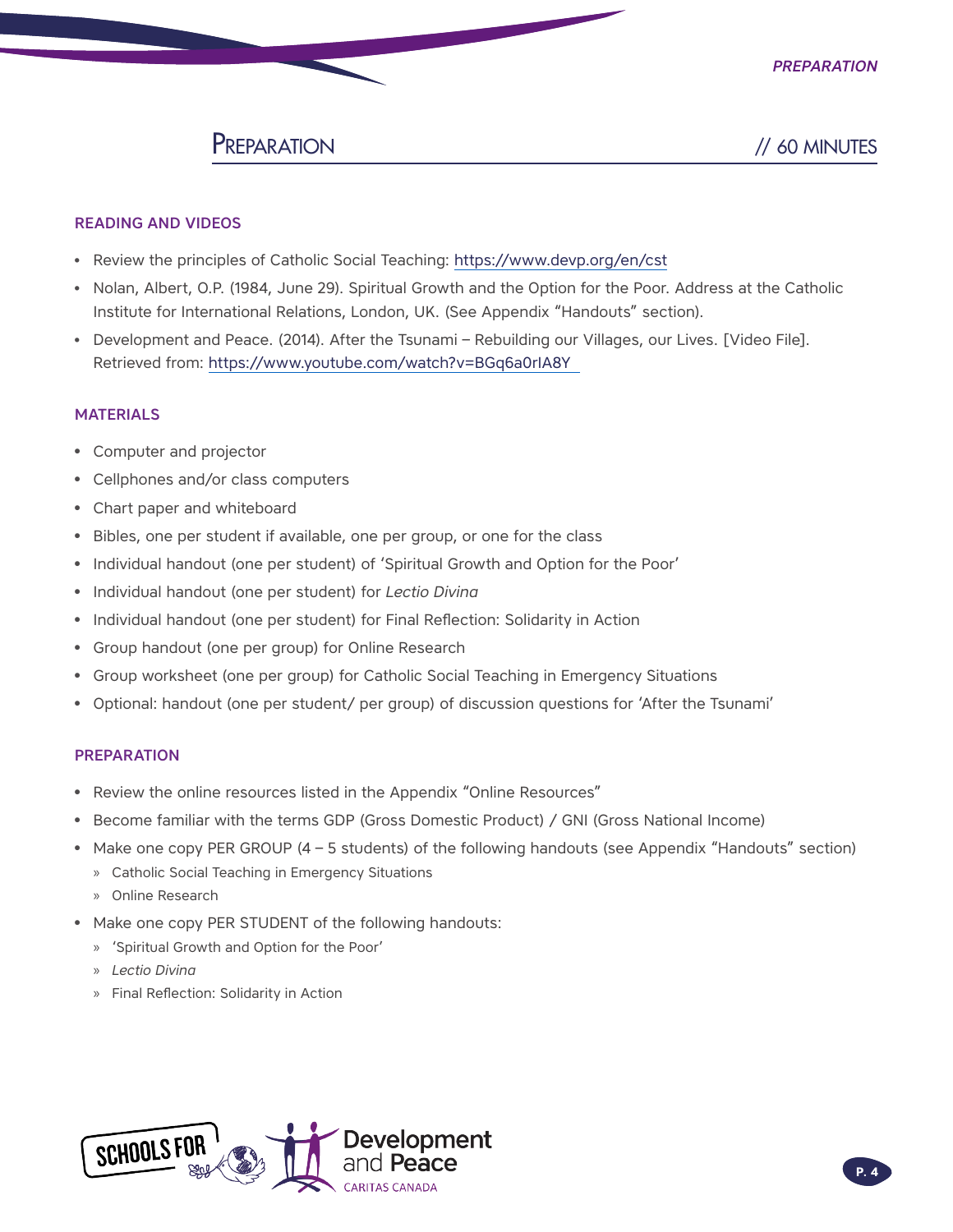*Part 1 – See*



Introduce the focus on crises situations that are not the result of a conflict but rather an environmental disaster and that require emergency relief.

**Teacher:** *A number of local and international crises situations are not the result of a conflict, but rather of environmental disasters. These crises often require emergency relief.* 

*As Catholics we are called to apply Catholic Social Teaching principles such as* Solidarity *in our response and relationship with our brothers and sisters around the world.*

*This lesson will allow us to explore these ideas more fully, by analyzing one emergency relief situation and the reconstruction process that followed. As we do so we will gain a deeper understanding of these Catholic Social Teaching principles, and how we can respond to the call and challenges of* Solidarity*.*

### OPENING PRAYER // 5 MINUTES

See Appendix "Opening prayer". For additional prayers, visit<http://www.devp.org/activities>.

### WHOLE CLASS BRAINSTORM: GLOBAL LINKS // 15 MINUTES

STEP 1 // Brainstorm a list with students of environmental disasters they remember, have personally experienced and/or for which they have learned about or even supported. These might include global events such as Typhoon Haiyan in the Philippines (November 2013), the earthquake in Nepal (April 2015), the earthquake in Haiti (January 2010), as well as local or national events, such as the Southern Alberta Floods (June 2013), and the forest fires in British Columbia (2015).

For more information on global environmental disasters see [https://www.devp.org/en/international.](https://www.devp.org/en/international) Record these on the white board, electronically or on chart paper. Encourage students to think both locally/ nationally and globally.

STEP 2 // If students are unable to generate ideas the teacher might wish to have students do an internet search either on their phones or a computer for recent environmental disasters.

STEP 3 // Briefly discuss what students have observed of these environmental disasters on the news, through social media, personally, etc. Ask how students might have responded to these environmental disasters (school fundraising, family donations, individually helping others in local emergencies). Record their responses.

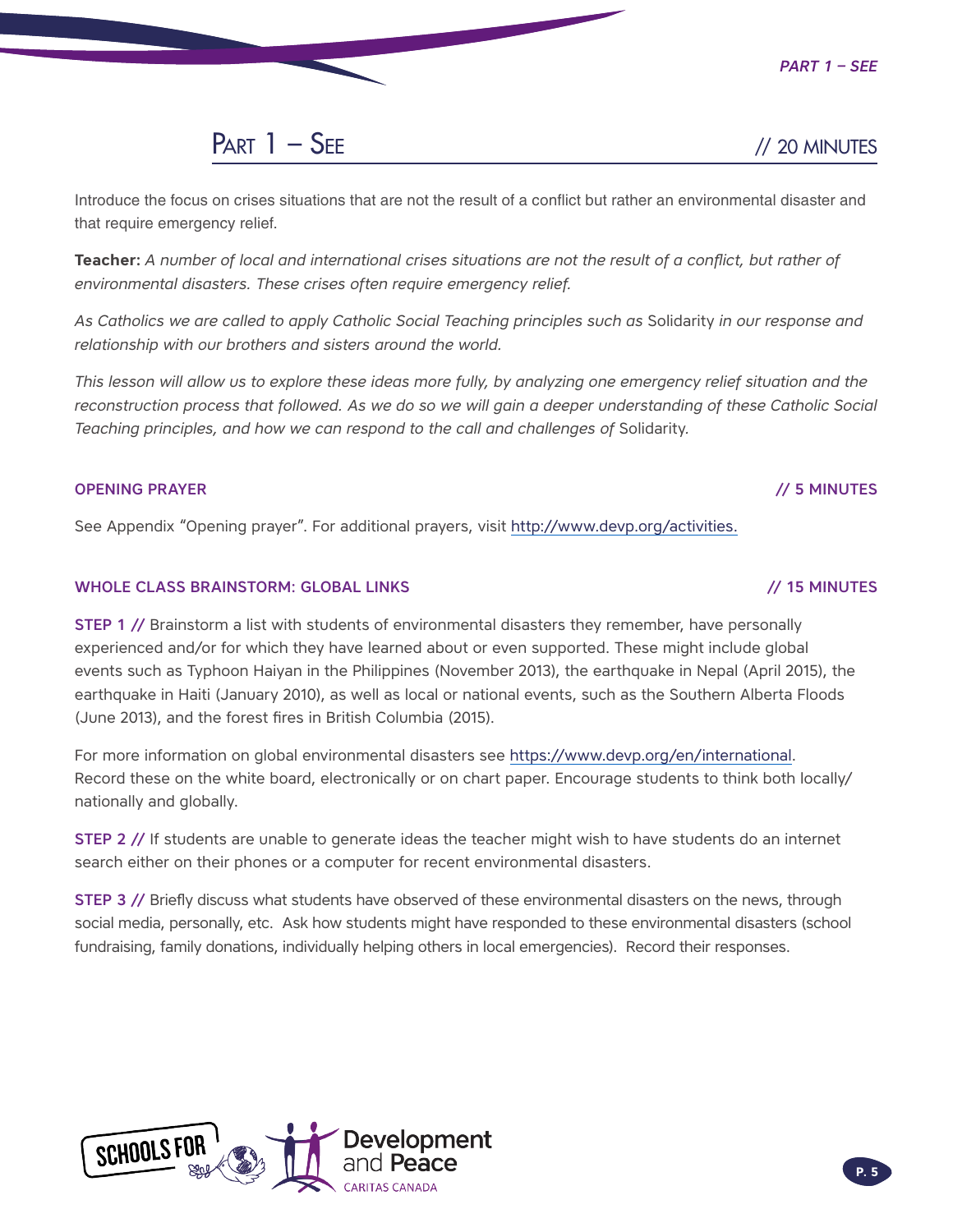*Part 1 – Judge*

## Part 1 – Judge *//* 60 MINUTES

STEP 1 // Ask students why the generosity of people might increase in situations of environmental disaster? Possible answers: Touches our hearts, see it in the media, personal connection, incites emotion, etc.

**Teacher:** *These sudden calamitous events trigger a state of* **emergency** *and responses to them are called*  **emergency relief.** *Giving in an act of charity is one way to help people who are affected by emergency situations, and it is very important. But remember that there are other aspects of Catholic Social Teaching to take into consideration to support the affected communities to rebuild. The reconstruction process, which can* take many years, should take into consideration the social problems that existed well before the environmental *disaster and will only get worse in the absence of long-term participatory community development.* 

### SMALL GROUP ACTIVITY: 'SPIRITUAL GROWTH AND THE OPTION FOR THE POOR.' // 25 MINUTES

STEP 2 // Introduce Albert Nolan's article 'Spiritual Growth and the Option for the Poor' to the whole group (see Appendix "Handouts" section).

Nolan, Albert, O.P. (1984, June 29). Spiritual Growth and the Option for the Poor. Address at the Catholic Institute for International Relations, London, UK.

Nolan looks at four stages of spiritual development in our commitment to those living in poverty.

Later, they will see a video that demonstrates the fourth stage, solidarity, in responding to an emergency situation in Indonesia.

STEP 3 // Divide students into groups of 4 or 5. Assign each group to read and discuss one of the four stages outlined in the article. Each stage has its own section and headline, as follows:

- Compassion
- A desire for structural and social change
- Humility in one's service to the poor
- Solidarity

**STEP 4** // Groups should agree on three main points in their excerpt and write them on chart paper.

Each group will present their main points, briefly, to the rest of the class.

The teacher can then add anything that might have been missed and ask how their section might be related to the emergencies they mentioned above.

STEP 5 // Post the chart sheets with students' answers around the room.

STEP 6 // Students can visit each of the charts during a break and add ideas.

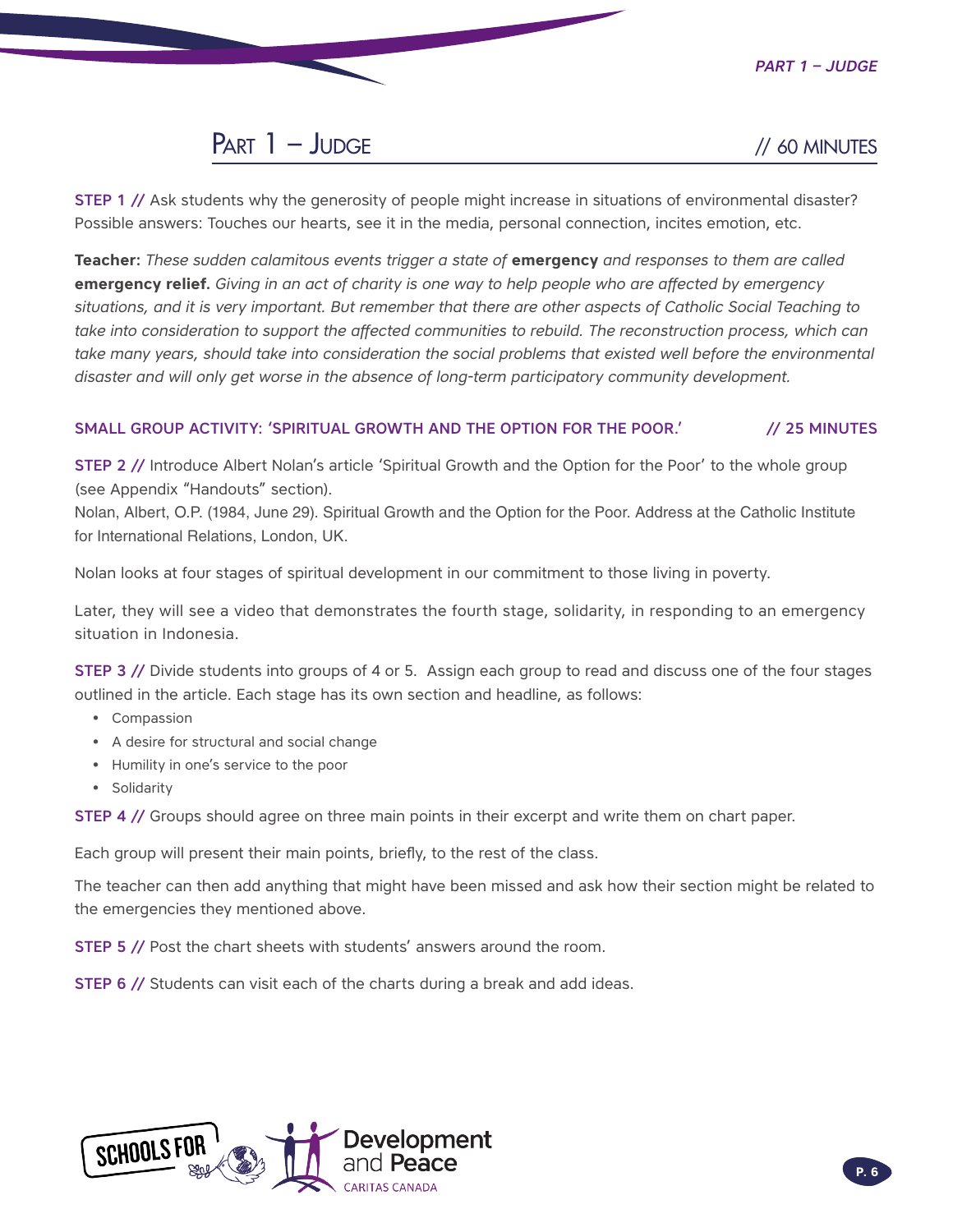## $PART 2 - SEE$  // 120 MINUTES

#### WHOLE CLASS ACTIVITY // 60 MINUTES

#### **Emergencies and long-term reconstruction: 'After the Tsunami – Rebuilding our Villages, our Lives'**

STEP 1 // Introduce the 2004 tsunami that affected many countries around the Indian Ocean in Southeast Asia. One of the places hardest hit was the northwest coast of Indonesia, a place called Banda Aceh, which was the area closest to the epicenter of the earthquake which caused the tsunami. An estimated 168,000 people in Banda Aceh died. A further 500,000 were displaced. In all, the equivalent of half the population of Calgary were either killed or displaced. Warn students that the film may be difficult to watch in places.

STEP 2 // Invite the students to make notes on the following facts while viewing.

Questions can be projected on a screen or see Appendix "Handouts" section for a physical copy.

- The number of people affected
- The level of devastation
- How many family members were lost in some cases
- How long the reconstruction project took
- How many houses were built in this project
- What other aspects of rebuilding were part of the project
- What community organization was created, and why

#### STEP 3 // View the video:

Development and Peace. (2014). After the Tsunami – Rebuilding our Villages, our Lives. [Video File]. Retrieved from: <https://www.youtube.com/watch?v=BGq6a0rIA8Y>

**STEP 4 // Invite students to share their observations, thoughts and feelings.** 

STEP 5 // Then ask for answers to the factual questions below and have a couple of students record the answers on chart paper.

- What parts of the reconstruction process were villagers involved in? What did they gain from their participation?
- What did the people in the video feel about being involved in the reconstruction process? What did they say?
- What is the JUB? What is its purpose? When was it founded and how many villages does it operate in today?
- What other supports were offered to the villagers in addition to help rebuilding houses?
- What are the differences between immediate emergency relief and longer-term reconstruction?
- Did you notice at the beginning that UpLink found out the villagers wanted to return to their villages as quickly as possible? Why do you think they wanted to?
- Did you see anything that related to the kind of "humility in the service of the poor" that Nolan speaks of?

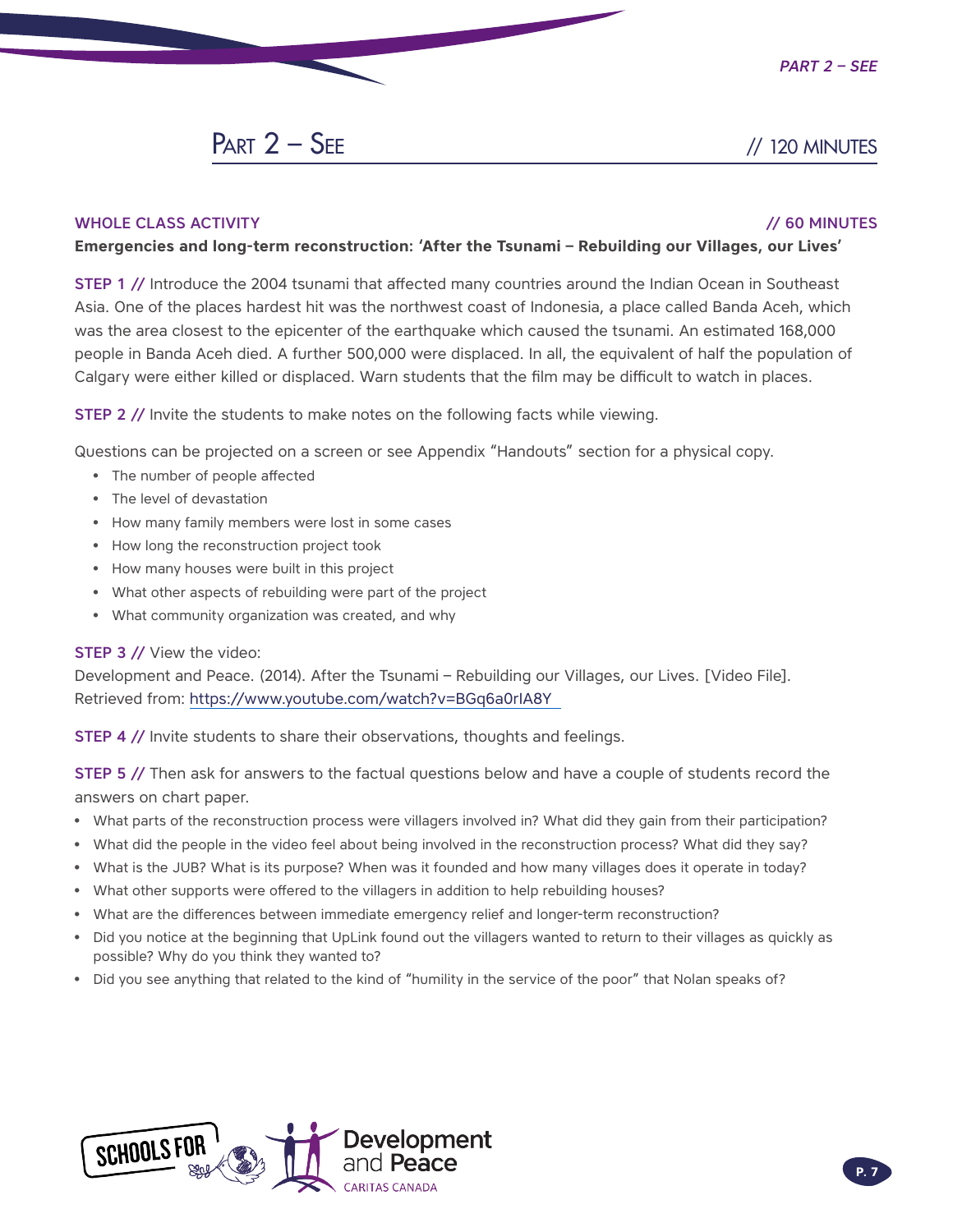*Part 2 – Judge*

#### SMALL GROUP ACTVITY: ONLINE RESEARCH // 60 MINUTES

STEP 6 // Let students know that while we may not have the answers to all of these questions, we can find out more. Divide students into groups of four or five.

Divide the following questions between the groups.

They should record their answers on chart paper.

When finished, each group should stick their chart paper to the wall and present their findings to the rest of the class. (See Appendix "Handouts" section for questions and list of recommended online resources.)

- 1. Look up some facts about Indonesia, including the population and major religions. Look up some facts about Banda Aceh. What were the circumstances there before the tsunami?
- 2. What is the number or percentage of people either living in poverty, or living precariously in Indonesia? Look up the GDP/GNI per person for Canada, and that of Indonesia. Why is Indonesia's GDP/GNI per capita so much lower than that of Canada? Why might Indonesia not have enough money to rebuild on its own after an emergency?
- 3. How much emergency funding was raised internationally for Indonesia to rebuild? Where did the money come from? How much did Canada send? Look up the amount of aid Calgary and area needed and received after the floods of 2013. Where did most of the emergency and reconstruction funds come from?
- 4. Read about the land-grabbing that occurred in some parts of Southeast Asia affected by the 2004 tsunami. How does this relate to the Indonesian villagers wanting to return to reclaim their land as soon as possible? What does this say about the level of confidence in their government the affected people might have? Has such a situation happened in Canada?



#### WHOLE CLASS DISCUSSION

Ask a few more questions to link concepts at this point.

- Why are people in Indonesia generally more vulnerable in emergencies than people in Canada are?
- Why did Indonesia need international support to provide emergency relief? Where do relief funds come from in response to emergencies in Canada?
- Based on the research they have done, how might students describe some of the "unjust systems" that have contributed to the number of people living in poverty in Indonesia?

Students will now have time to add new thoughts or insights to the chart papers on the wall. They should visit other groups' papers and add to those as well.

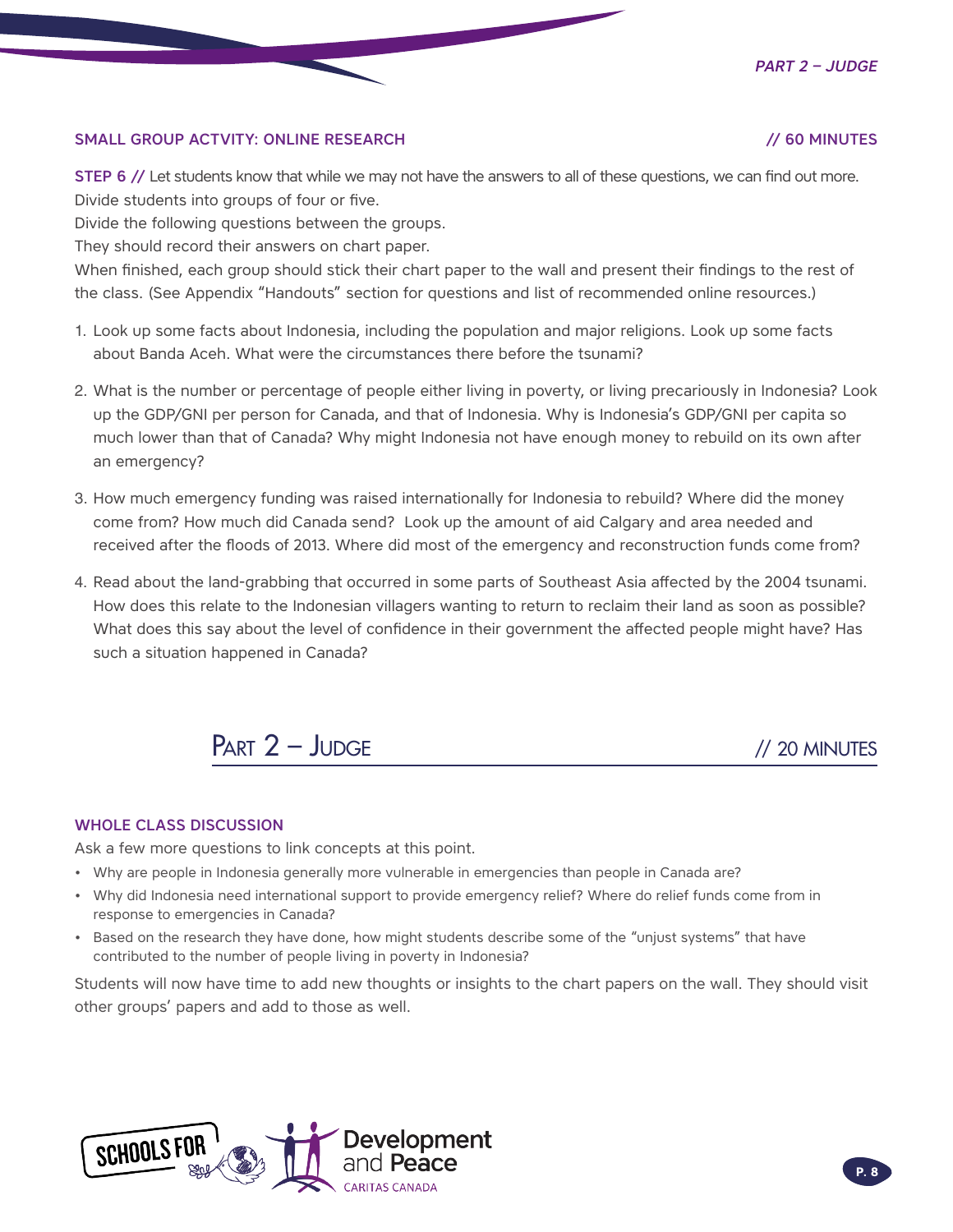

 $PART 3 - ACT$  // 75 MINUTES

#### PERSONAL REFLECTION: *LECTIO DIVINA* // 30 MINUTES

#### **Instruct students to listen carefully to this Scripture passage below:**

1 Corinthians 12: 22-26

Read directly from the Bible if at all possible.

This passage will be read aloud (by either the teacher or individual students) four separate times. After each reading the students will answer, in writing, one/ two of the questions in the order they appear on the corresponding handout.

Direct students to include the previous group discussion.

#### 1 Corinthians 12: 22-26

*On the contrary, the members of the body that seem to be weaker are indispensable, and those members of the body that we think less honourable we clothe with greater honour, and our less respectable members are treated with greater respect; whereas our more respectable members do not need this. But God has so arranged the body, giving the greater honour to the inferior member, that there may be no dissension within the body, but the members may have the same care for one another. If one member suffers, all suffer together* with it; if one member is honoured, all rejoice together with it.

- 1. What does the Scripture say that everyone should understand? (One word or phrase)
- 2. What does this Scripture say to me, today, and to my life as a **global citizen?**
- 3. How does the Scripture relate to the four stages of spiritual growth and the option for the poor?
- 4. What can I say to the Lord in response to his word?
- 5. What conversion of the mind, heart, and life is the Lord asking of me?
- 6. What actions of **solidarity as a global citizen** can each of us *personally and communally* take, right now, to alleviate the conditions that contribute to inequality in our world today?

**Optional:** Have students share their reflections with the class.

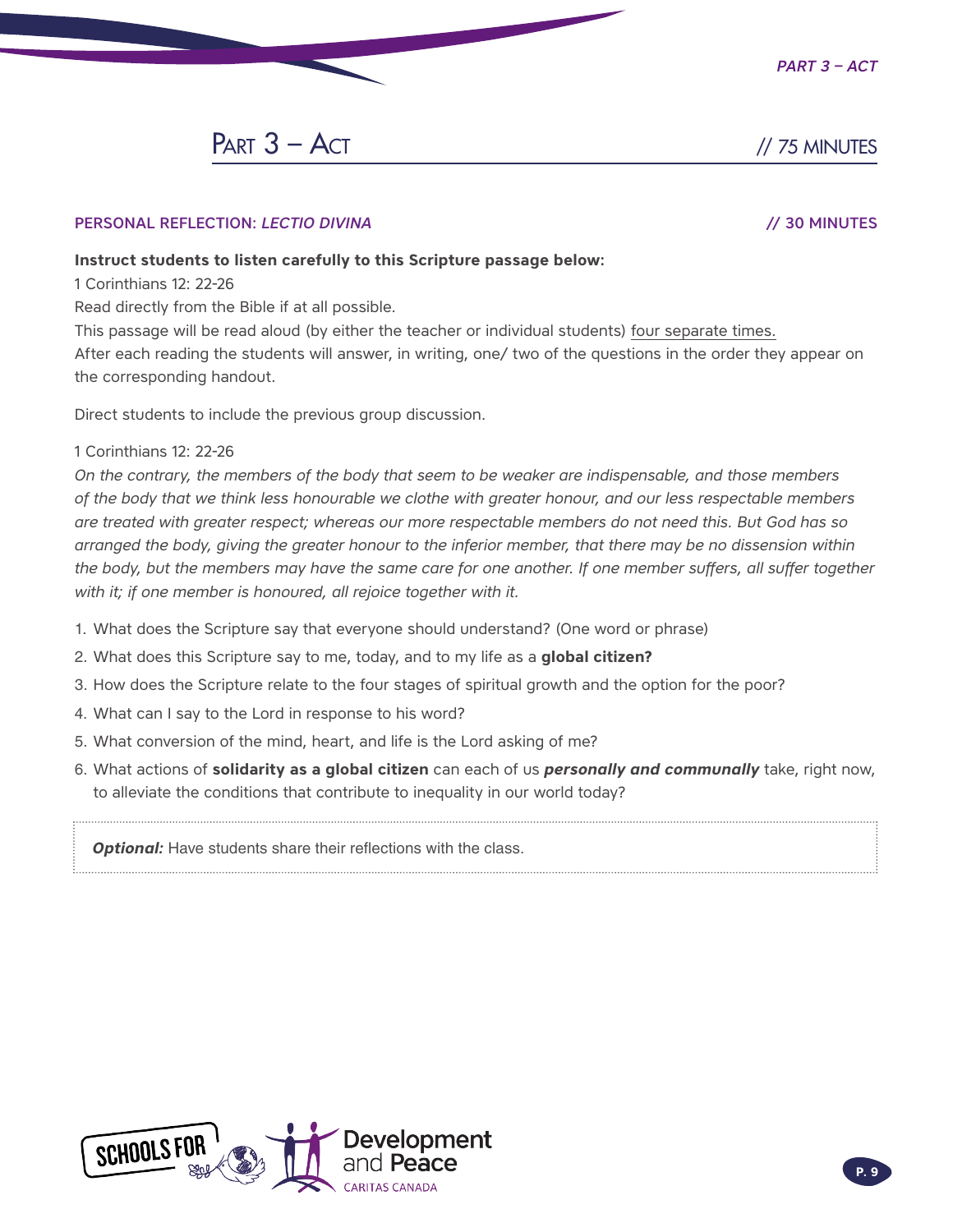#### SMALL GROUP ACTIVITY **ACTIVITY** And the state of the state of the state of the state of the state of the state of the state of the state of the state of the state of the state of the state of the state of the state of the

#### **Applying Catholic Social Teaching in short-term emergency relief and long-term reconstruction efforts**

Assign each group to look up the meaning of one of the following words/terms [\(https://www.devp.org/en/cst\)](https://www.devp.org/en/cst) and write it on their group worksheets to be handed in after the exercise.

- Dignity of the Human Person
- Solidarity
- Preferential Option for the Poor
- Subsidiarity & Role of the Government
- Participation

They can discuss examples and scenes in the video, and record their answers to questions 2 and 3 on their group worksheet.

#### WHOLE CLASS DISCUSSION: CATHOLIC SOCIAL TEACHING // 15 MINUTES

- Describe scenes where *Dignity of the Human Person* was respected, and how.
- Describe scenes of *Participation*, and the difference it made to the project's participants, timeline and completion.
- How did the project exemplify the *Preferential Option for the Poor?*
- How was *Subsidiarity* operating in the project?
- Describe where we saw *Solidarity* in action.

Give them time to complete their group worksheet and hand it in.

#### WHOLE CLASS DISCUSSION: SOLIDARITY IN ACTION // 25 MINUTES

"Whether we're black or white, whether we were brought up in a middle class or working class, we can be on the same side against oppression, well aware of our differences. We can work together and struggle together against our common enemy, the unjust policies and systems, without ever treating one another as inferior or superior, but having a mutual respect for one another while recognizing the limits of our own social conditioning." - Albert Nolan

- Reviewing the quote above, what are some of the challenges Nolan mentions that we must struggle with in going through the conversion to be a global citizen in solidarity with those most affected by natural disasters?
- What can we do to ensure that the principles of Catholic Social Teaching we have learned about *Subsidiarity; Participation; Dignity of the Human Person; Solidarity* and the *Preferential Option for the Poor* – are part of emergency relief programs we are involved with?

Ask students to write a personal reflection on either of these questions and hand it in. (See Appendix "Handouts" section.)



#### *Part 3 – Act*

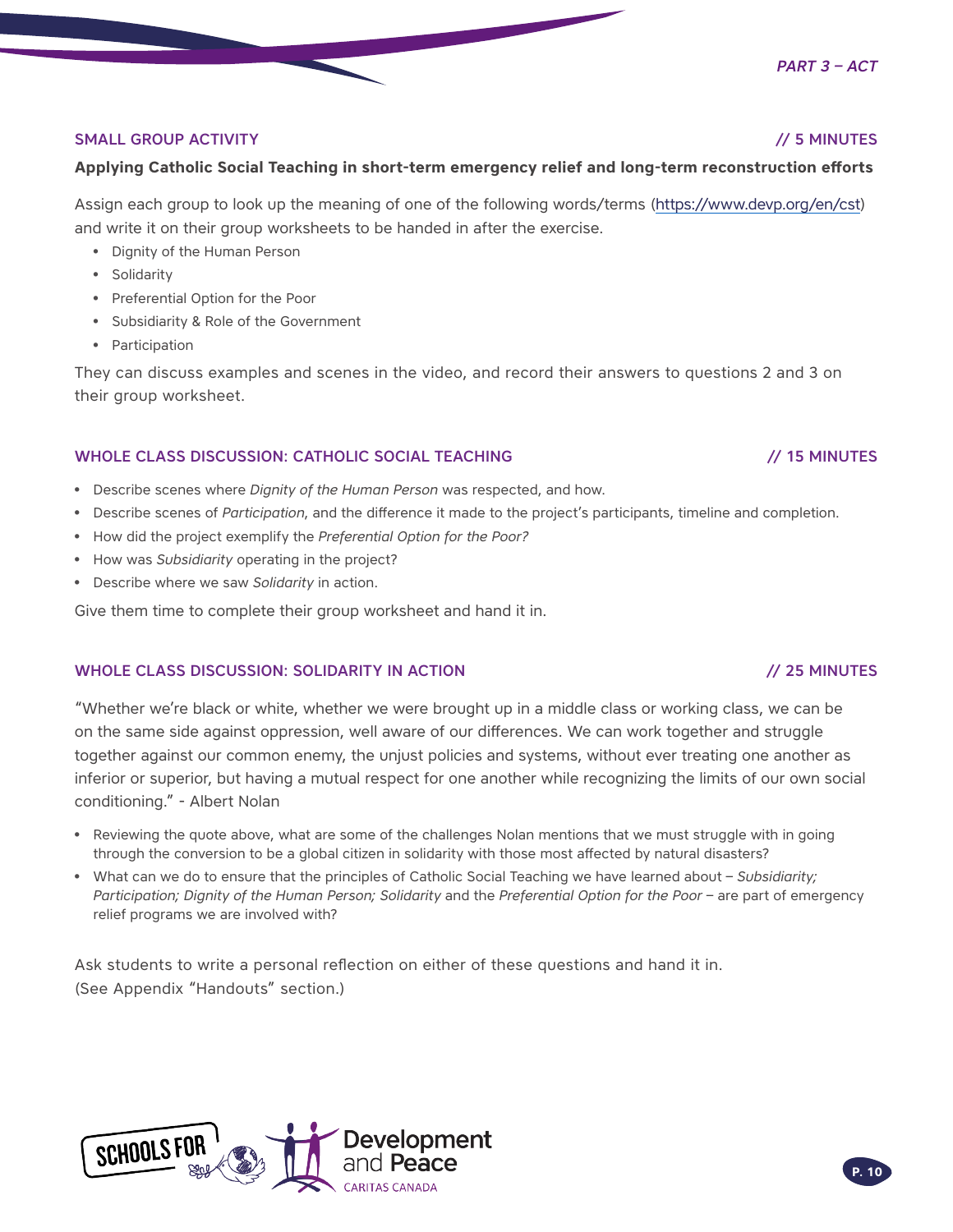## **APPENDIX**

| <b>ASSESSMENT</b>                                                             | 12        |
|-------------------------------------------------------------------------------|-----------|
| <b>TECHNOLOGY AND ONLINE RESOURCES</b>                                        | 13        |
| <b>PRAYER</b>                                                                 | $1\Delta$ |
| <b>HANDOUTS</b>                                                               |           |
| <b>Reading:</b> Spiritual Growth and the Option for the Poor.                 | 15        |
| Discussion Questions: After the Tsunami - Rebuilding our Villages, our Lives. | 20        |
| <b>Discussion Questions: Online Research</b>                                  | 21        |
| <b>Personal Reflection: Lectio Diving</b>                                     | 23        |
| <b>Group Worksheet:</b> Catholic Social Teaching in Emergency Situations      | 24        |
| Final Reflection: Solidarity in Action                                        | 25        |

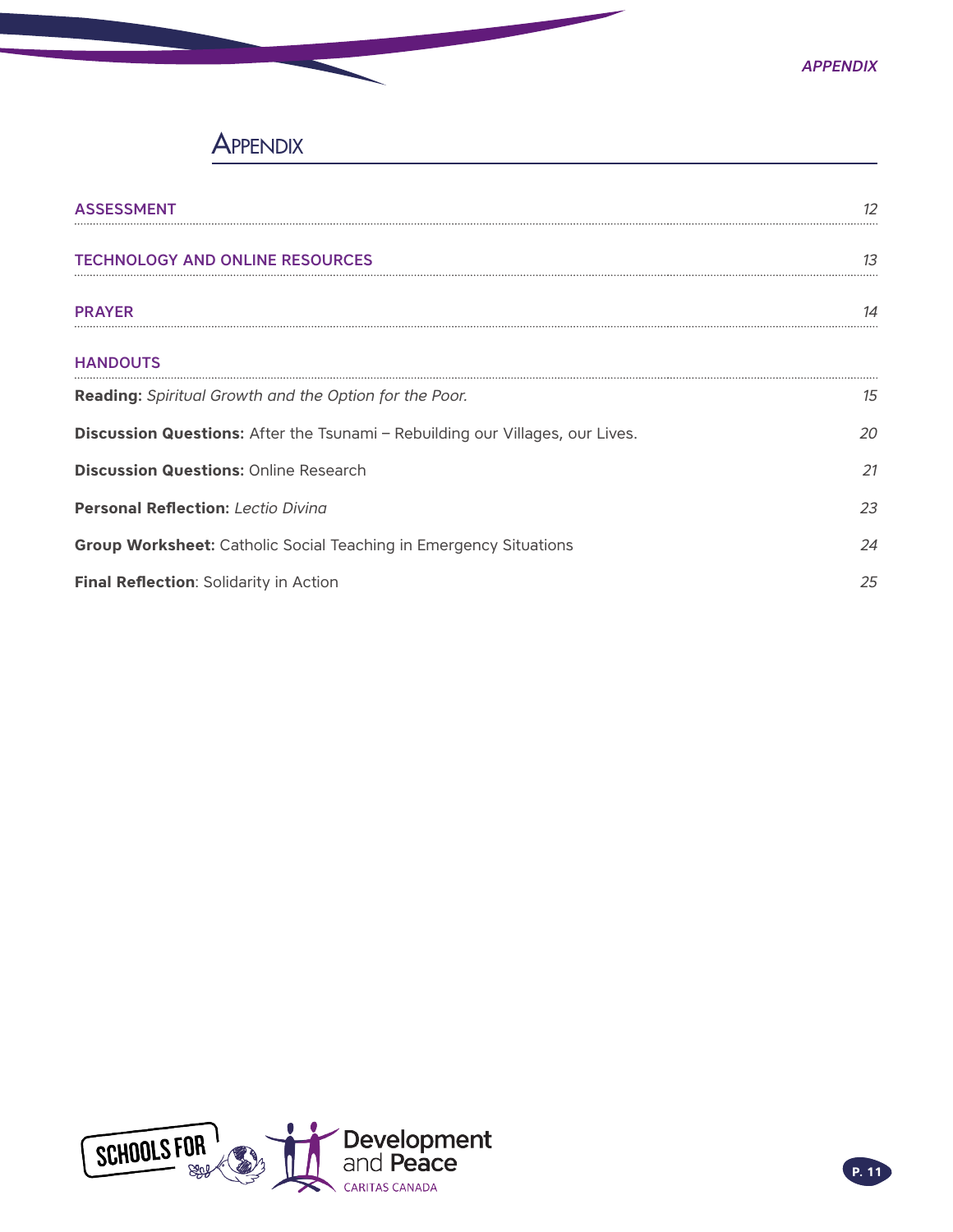## <span id="page-11-0"></span>**Assessment**

| <b>CRITERIA</b>                                                                              | 5                                                                                                                                              | 4.5                                                                                                                      | 4                                                                                                                            | $3+$                                                                                                                                           | <b>INCOMPLETE</b><br>$0 - 2$                                                                                       |
|----------------------------------------------------------------------------------------------|------------------------------------------------------------------------------------------------------------------------------------------------|--------------------------------------------------------------------------------------------------------------------------|------------------------------------------------------------------------------------------------------------------------------|------------------------------------------------------------------------------------------------------------------------------------------------|--------------------------------------------------------------------------------------------------------------------|
| <b>CONTENT</b>                                                                               | Demonstrates<br>critical thinking<br>about the<br>theme(s);<br>demonstrates<br>exceptional<br>and thorough<br>understanding<br>of the content. | Well organized<br>and complete,<br>demonstrates<br>classroom<br>learnings;<br>obvious<br>attention to<br>detail.         | Meets basic<br>requirements,<br>includes<br>general<br>information<br>from unit<br>theme(s).                                 | Meets some<br>requirement,<br>requires<br>additional<br>information.                                                                           | Missing the<br>requirement,<br>demonstrates<br>a superficial<br>understanding<br>of theme(s).                      |
| <b>THEOLOGICAL</b><br><b>REFLECTION</b>                                                      | Clearly<br>demonstrates<br>integration of<br>theme(s) with<br>Scripture and/or<br>Church teaching.                                             | Demonstrates<br>sufficient<br>integration of<br>connections and<br>applies Scripture<br>texts and/or<br>Church teaching. | Demonstrates<br>some integration<br>of connections<br>and attempts to<br>apply Scripture<br>texts and/or<br>Church teaching. | Application<br>of concept(s)<br>learned are<br>not clearly<br>identified; not<br>connected to<br>Scripture texts<br>and/or Church<br>teaching. | There is little<br>to no evidence<br>of connecting<br>learning to<br>Scripture texts<br>and/or Church<br>teaching. |
| <b>PERSONAL</b><br><b>AND SOCIAL</b><br><b>REFLECTION</b>                                    | Clearly connects<br>assignment<br>with personal<br>and social<br>experiences<br>demonstrating<br>in-depth<br>understanding.                    | Connects<br>assignment<br>with social<br>and personal<br>experiences.                                                    | Connects<br>assignment<br>with social<br>or personal<br>experiences.                                                         | Loosely<br>connects<br>assignment<br>with social<br>or personal<br>experiences.                                                                | Does not<br>connects<br>assignment<br>with social<br>or personal<br>experiences.                                   |
| <b>USES THE</b><br><b>ASSIGNED</b><br><b>OR CHOSEN</b><br><b>MEDIA</b><br><b>EFFECTIVELY</b> | Uses the<br>assigned or<br>chosen media<br>in a way<br>that greatly<br>enhances the<br>effectiveness.                                          | Uses the<br>assigned or<br>chosen media<br>effectively.                                                                  | Uses the<br>assigned or<br>chosen media<br>somewhat<br>effectively.                                                          | Attempts<br>to use the<br>assigned or<br>chosen media.                                                                                         | Does not use<br>the assigned<br>or chosen<br>media or<br>uses it<br>ineffectively.                                 |

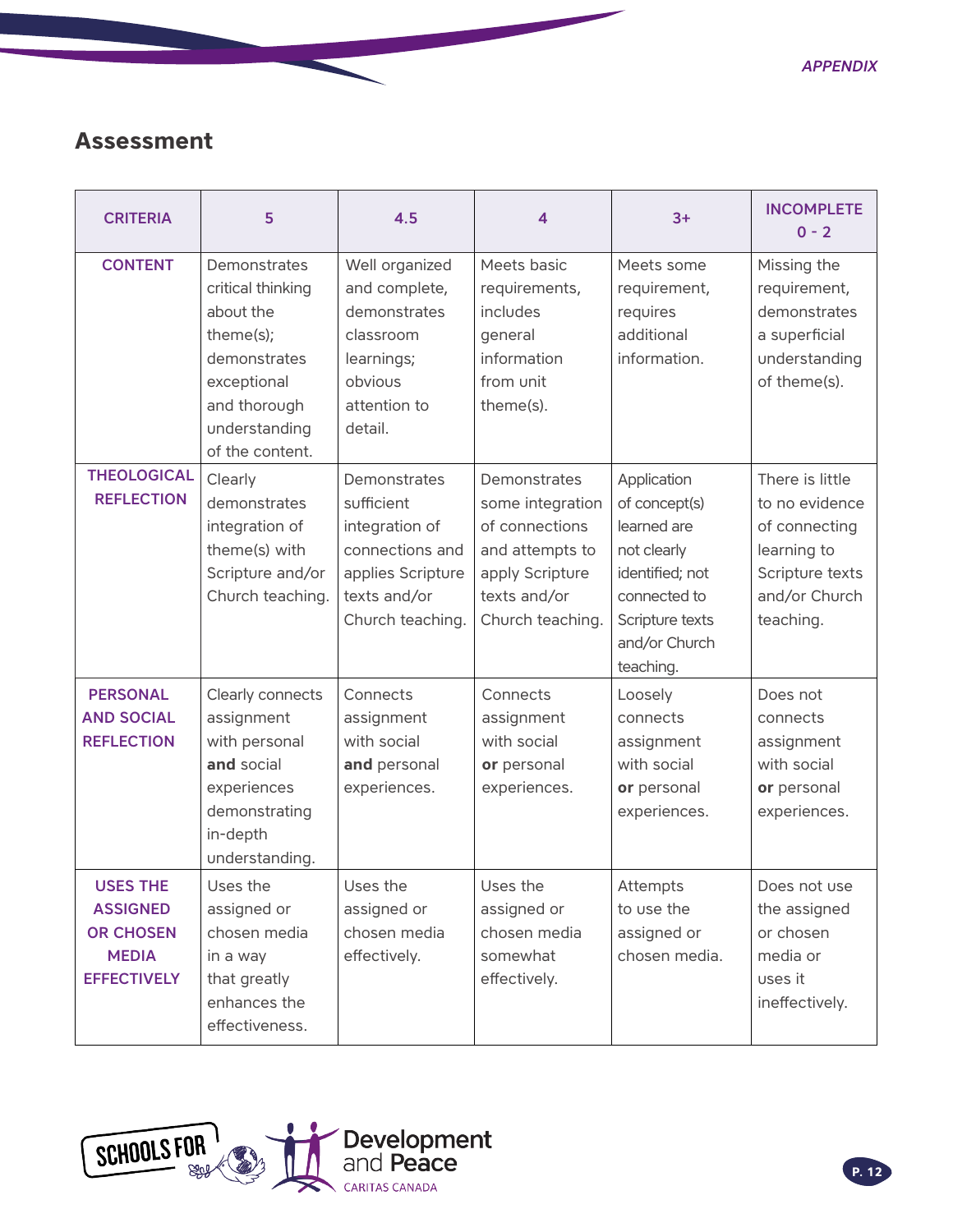## <span id="page-12-0"></span>**Technology and Online Resources**

#### TECHNOLOGY OPPORTUNITIES

Students will search for information on environmental disasters on cellphones or computers Students will use computers for finding facts on tsunami aid; land-grabbing, GDP/GNI, etc. Students will search for the meaning of key Catholic Social Teaching terms Students will explore the Development and Peace website

#### DEVELOPMENT AND PEACE ONLINE RESOURCES

- Development and Peace. Catholic Social Teaching. Retrieved from:<https://www.devp.org/en/cst>
- Development and Peace. International Programs: Emergencies. Retrieved from: <https://www.devp.org/en/international>
- Development and Peace. (2014). After the Tsunami Rebuilding our Villages, our Lives. [Video File]. Retrieved from:<https://www.youtube.com/watch?v=BGq6a0rIA8Y>

#### TSUNAMI-RELATED UPDATES

- Kweifio-Okai, Carla. (2014, December 25). Where did the Indian Ocean Tsunami Aid Money Go? The Guardian. Retrieved from:<http://www.theguardian.com/global-development/2014/dec/25/where-did-indian-ocean-tsunami-aid-money-go>
- Weaver, Matt. (2006, February 1). Tsunami victims evicted by developers. The Guardian. Retrieved from:<http://www.theguardian.com/world/2006/feb/01/tsunami2004.internationalaidanddevelopment>

#### GDP, GNI AND POVERTY LEVELS: INDONESIA AND CANADA

- The World Bank. (2014, October 22). Reducing extreme poverty in Indonesia (Brief). Retrieved from:<http://www.worldbank.org/en/country/indonesia/brief/reducing-extreme-poverty-in-indonesia>
- The World Bank. (2016). Indonesia. Retrieved from:<http://data.worldbank.org/country/indonesia>
- Government of Canada. (2016). Fact Sheet: Indonesia. Retrieved from: [http://www.canadainternational.gc.ca/indonesia](http://www.canadainternational.gc.ca/indonesia-indonesie/bilateral_relations_bilaterales/fs_indonesia-fd_indonesie.aspx?lang=eng)[indonesie/bilateral\\_relations\\_bilaterales/fs\\_indonesia-fd\\_indonesie.aspx?lang=eng](http://www.canadainternational.gc.ca/indonesia-indonesie/bilateral_relations_bilaterales/fs_indonesia-fd_indonesie.aspx?lang=eng)

#### FIGURES ON COST OF ALBERTA RECOVERY FROM 2013 CALGARY AND AREA FLOOD

- Government of Alberta. (2014, May 7). Alberta 2013-2014 Flood Recovery Update. Retrieved from:<http://www.alberta.ca/Flood-Recovery-Update.cfm> . Figures on how much was spent, and where the money came from.
- Wood, James. (2013, September 23). Province boosts costs of Calgary flood to \$6 billion. Calgary Herald. Retrieved from:<http://www.calgaryherald.com/news/Province+boosts+cost+Alberta+floods+billion/8952392/story.html>

#### *LECTIO DIVINA*

• Dees, Jared. (2013). *Lectio Divina* for Children and Teens: Activities to Help Young People Encounter God's Word. Retrieved from:<http://www.stalphonsuschgo.org/pdf/RE/Dees1.pdf>

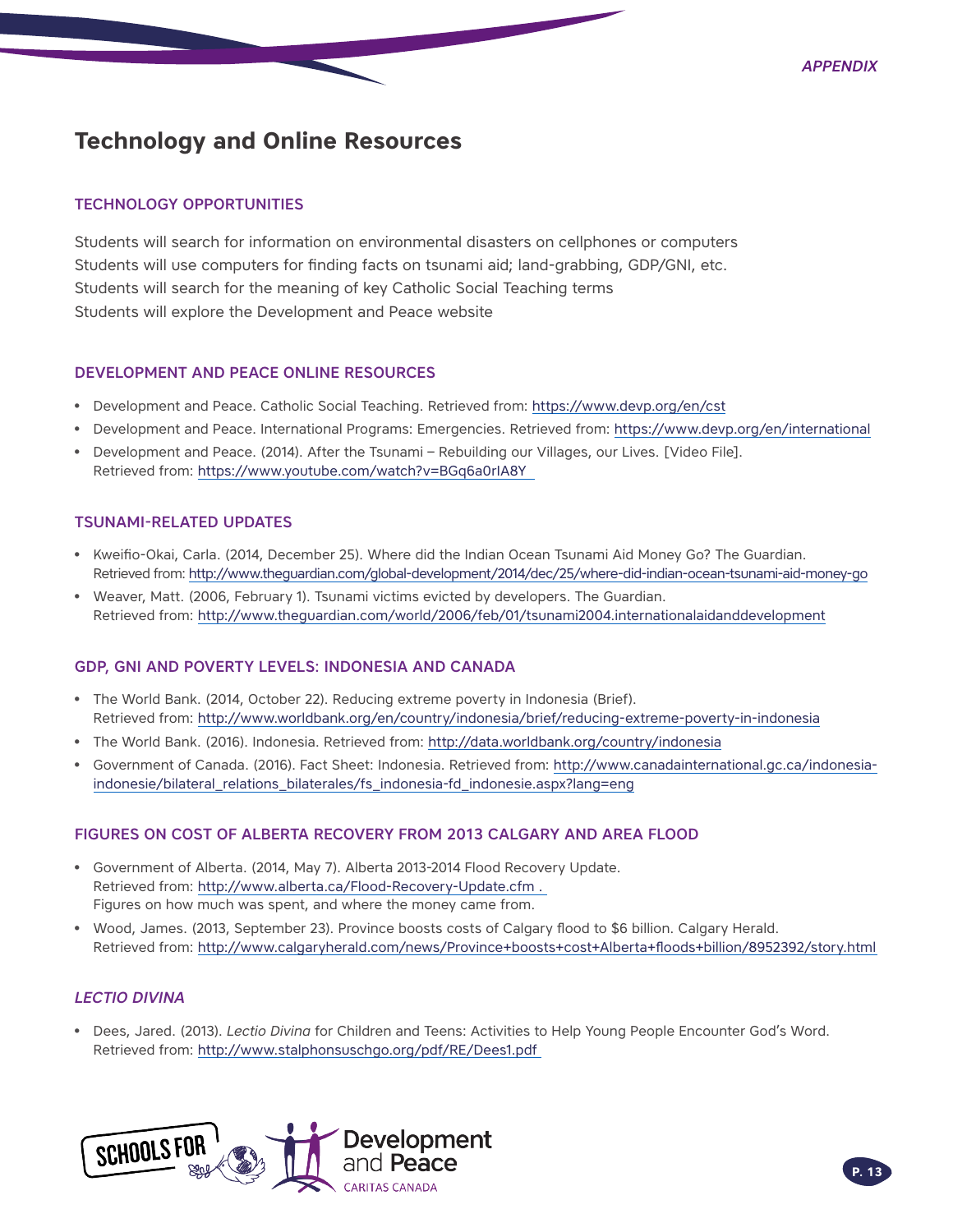## <span id="page-13-0"></span>**Opening Prayer**

#### OPENING PRAYER

All-caring God, Allow your care and love to flow through us and keep us connected to those who are hungry and searching, to those who feel alone and scared, to those who are suffering, to those who feel confused, or are treated unfairly. Move us to be compassionate and caring to all those who are hurting those we meet and those we haven't met yet.

Amen

*For additional prayers, visit [http://www.devp.org/activities.](http://www.devp.org/activities)*

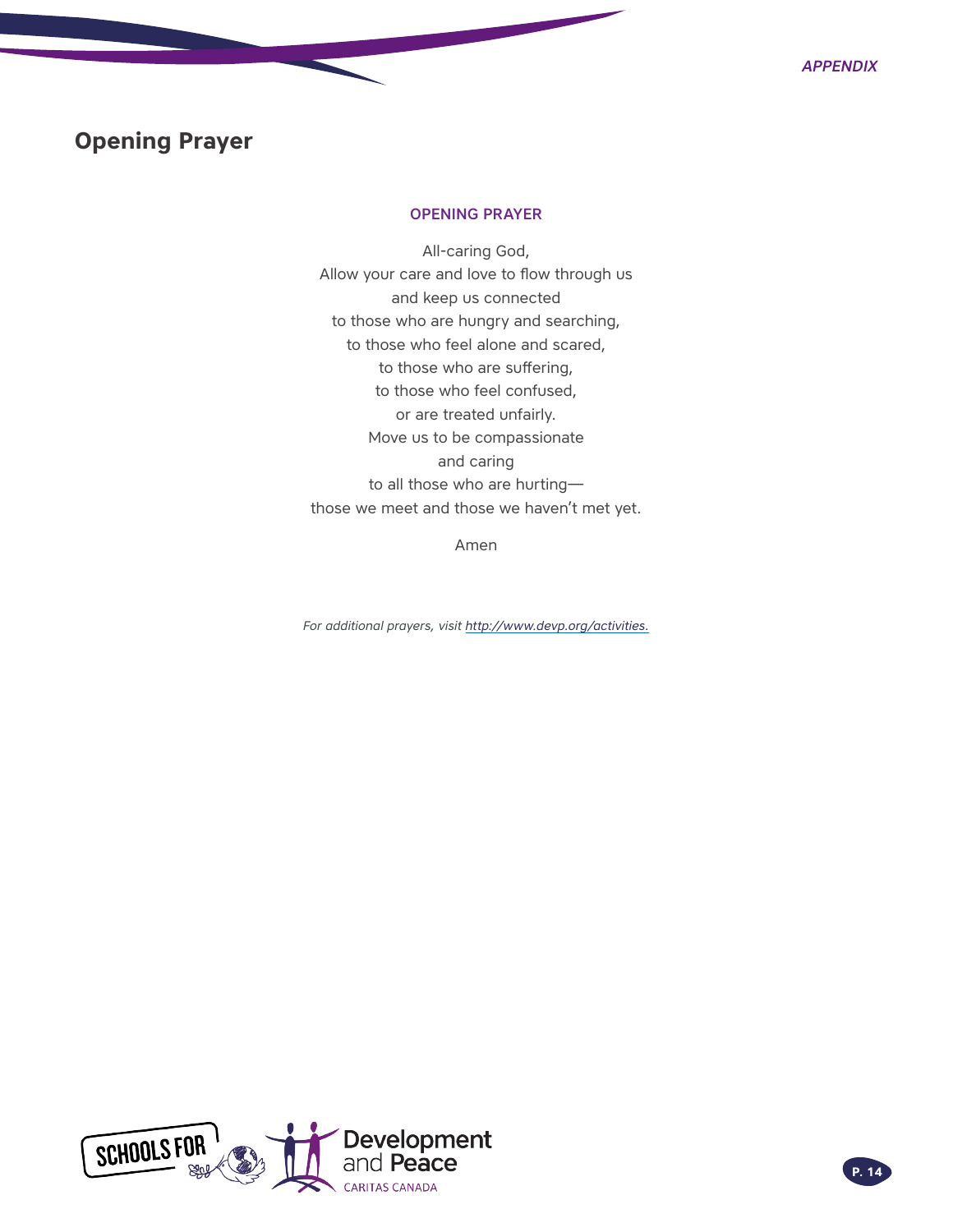### <span id="page-14-0"></span>**Handout** SPIRITUAL GROWTH AND THE OPTION FOR THE POOR

#### **ADAPTED FROM:**

**Nolan, Albert, O.P. (1984, June 29).** *Spiritual Growth and the Option for the Poor.* **Address at the Catholic Institute for International Relations, London, UK.** 

In our service of the poor, there is a real development that goes through stages in very much the same way as the stages of prayer. For example, some of us know quite a bit about the stages of humility which St. Bernard talks about, or the stages of love and charity that we read about in our spiritual books. Now I am suggesting that in our commitment to the poor there is a parallel spiritual experience that also goes through different stages.

#### **COMPASSION**

The first stage is characterized by compassion. We have all been moved personally by what we have seen or heard of the sufferings of the poor. That is only a starting point and it needs to develop and grow. Two things help this growth and development of compassion. The first is what we now come to call exposure. The more we are exposed to the sufferings of the poor, the deeper and more lasting does our compassion become. Some agencies these days organize exposure programs and send people off to a Third World country to enable them to see something of the hardships and grinding poverty.

*"The more we are exposed to the sufferings of the poor, the deeper our compassion becomes."*

There is nothing to replace the immediate contact with pain and hunger. Seeing people in the cold and rain after their houses have been bulldozed. Or experiencing the intolerable smell in a slum. Or seeing what children look like when they are suffering from malnutrition.

Information is also exposure. We know and we want others to know that more than half the world is poor and that something like 800 million people in the world do not have enough to eat and in one way or another are starving. For many people the only experience of life from the day they are born until the day they die is the experience of being hungry.

All sorts of information can help us become more compassionate, more concerned — providing of course that we allow it to happen. That we don't put obstacles in the way by becoming more callous, or saying, "It's not my business," or "I am in no position to do anything about it."

We as Christians have a way of allowing our compassion to develop, indeed, we have a way of nourishing this compassionate feeling, because we can see compassion as a virtue. Indeed, we can see it as a divine attribute, so that when I feel compassionate I am sharing God's compassion, I am sharing what God feels about the world today.

Also, my Christianity, my faith, enables me to deepen my compassion by seeing the face of Christ in those who are suffering, remembering that whatever we do to the least of his brothers and sisters we do to him.

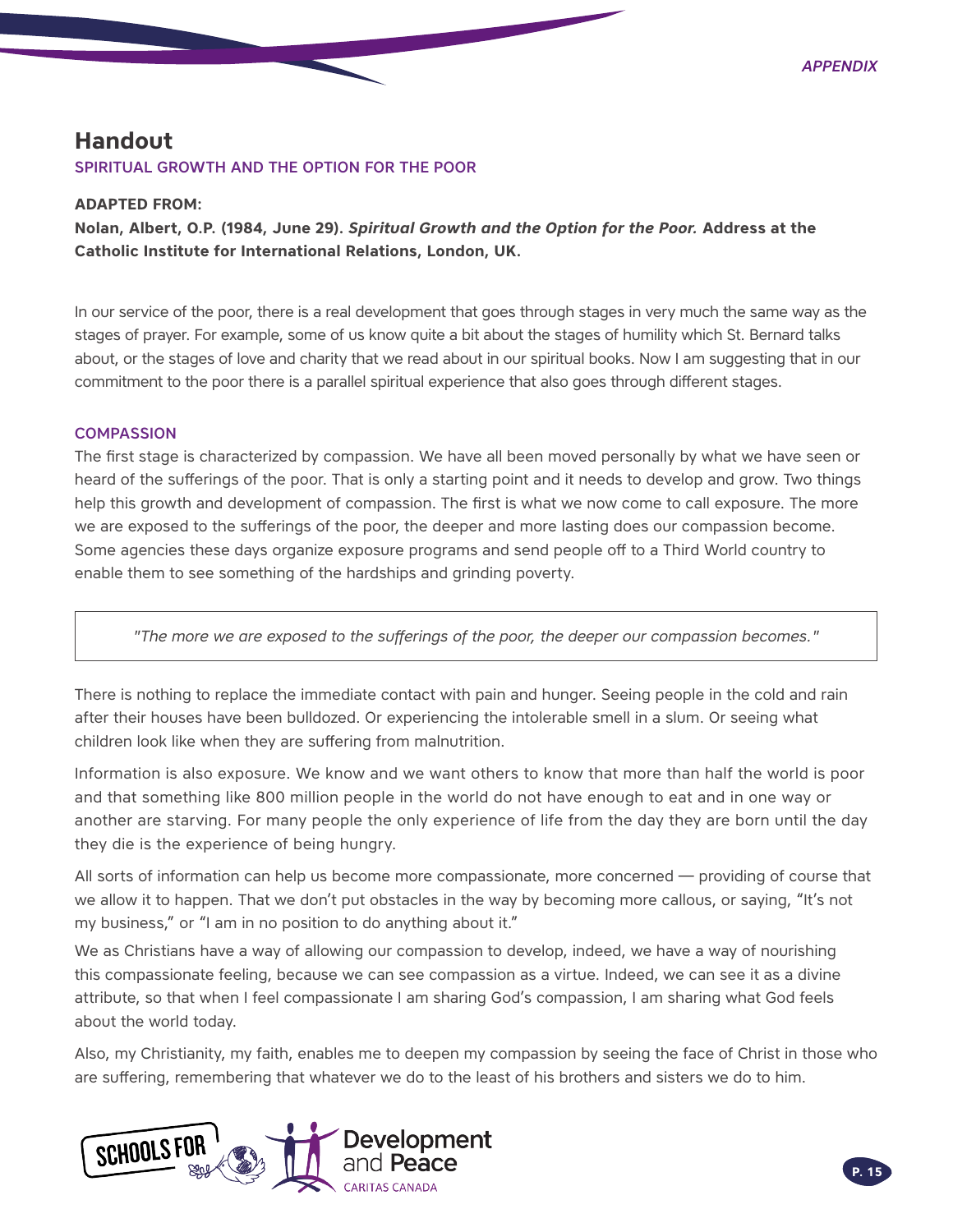#### **SPIRITUAL GROWTH AND THE OPTION FOR THE POOR CONTINUED 2/5**

All these things help, and this developing compassion leads on to action, action of two kinds that we may to some extent be involved in. The first of these is what we generally call relief work, the collecting and the distributing of food, of money, of blankets, of clothes, etc.

The second action that leads immediately from our compassion is a simplification of our lifestyle, trying to do without luxuries, trying to save money to give to the poor, doing without unnecessary material goods and so forth. There's nothing extraordinary about that; it's part of a long Christian tradition: compassion, almsgiving, voluntary poverty. My point is that this is the first stage. And what seems to be extremely important is that we go on from there.

#### STRUCTURAL CHANGE

Now the second stage begins with the gradual discovery that poverty is a structural problem. That is, poverty in the world today is not simply misfortune, bad luck, inevitable, due to laziness or ignorance, or just lack of development.

Poverty, in the world today, is the direct result of political and economic policies. In other words, the poverty that we have in the world today is not accidental, it has been created. It has been, I almost want to say, manufactured by particular policies and systems. In other words, poverty in the world today is a matter of justice and injustice, and the poor people of the world are people who are suffering a terrible injustice.

They are the oppressed and the poor of the world. Certainly the greed of the rich is the reason why there are the sufferings of the poor, but what I am trying to say is that it is a structural problem. We are all involved in this; we're victims, we're pawns, whatever you like, but we're all part of it.

*"The second stage begins with the gradual discovery that poverty is a structual problem."*

This characterizes what I am calling the second stage of our spiritual development. It immediately leads to indignation or, more bluntly, anger. It leads to anger against the rich, against politicians, against governments for their lack of compassion, for their policies that cause poverty and suffering. Now anger is something that we as Christians are not very comfortable with. It makes us feel a little guilty when we discover that we are angry.

But there is a more important sense in which anger is the other side of the coin of compassion. If we cannot be angry then we cannot really be compassionate either. If my heart goes out to the people who are suffering, then I must be angry with those who make them suffer.

For us Christians, there can be a crisis at this stage. What about forgiveness, or loving one's enemies? But anger doesn't mean hatred. I can be angry with a person whom I love; a mother can be angry with a child because the child nearly burned the house down. And mustn't we be angry with the child because of love and concern, to show the child the seriousness of our love and concern? So sometimes I must be angry. Sometimes I must share God's anger. The Bible is full of God's anger, which we tend to find embarrassing at times, rather than helpful to our spiritual lives.

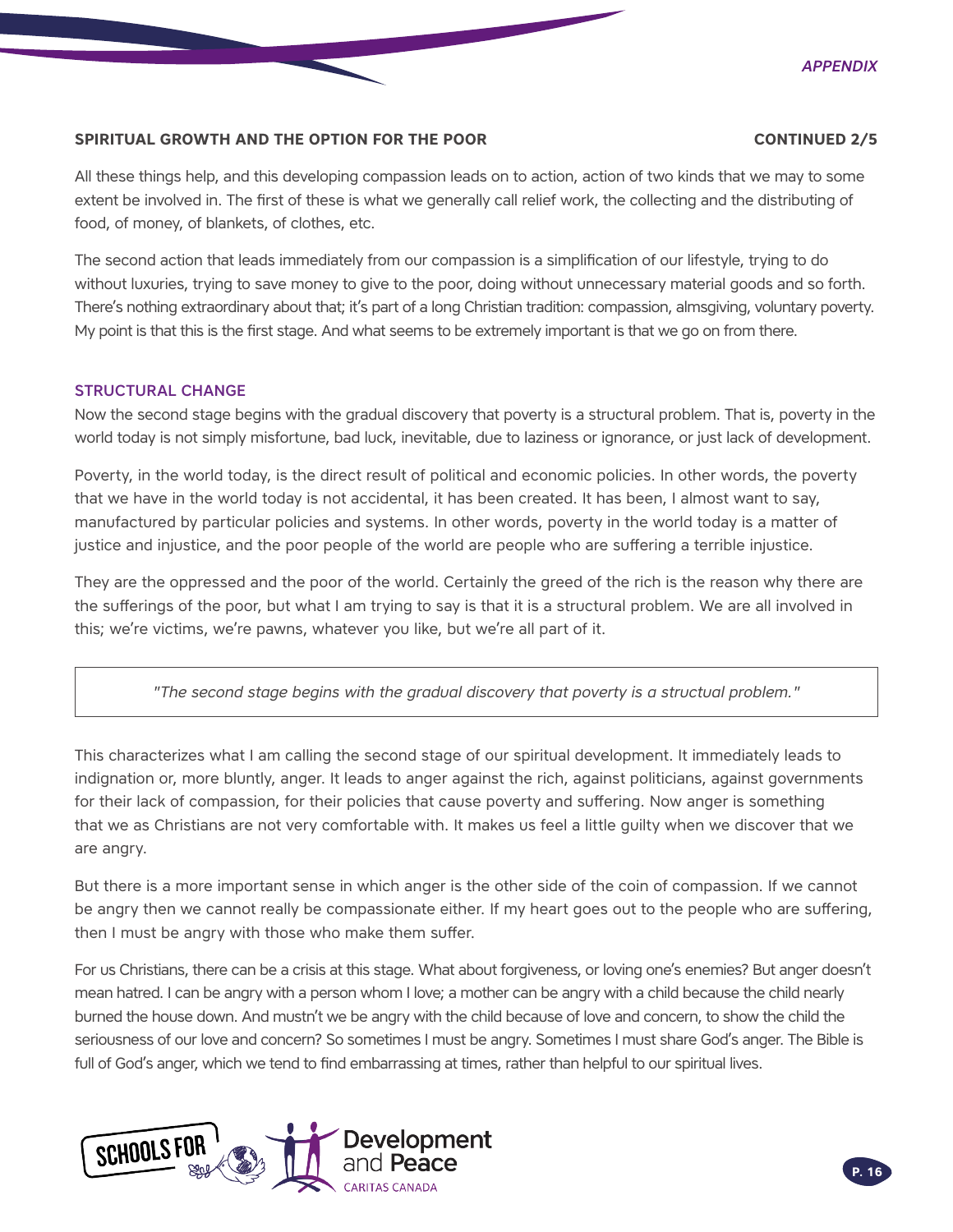#### **SPIRITUAL GROWTH AND THE OPTION FOR THE POOR CONTINUED 3/5**

My suggestion that we need to share God's anger means not hatred, but rather, as we say so often, not a hatred of the sinner but a hatred of sin. The more we all understand the structural problem as a structural problem, the more we are able to forgive the individuals involved. It is not a question of hating or blaming or being angry with individuals as such, but of tremendous indignation against a system that creates so much suffering and so much poverty.

The more we have that anger, the closer we are to God. And if we cannot have that anger about any system or any policy that creates suffering, we don't feel about it as God feels about it and our compassion is wishy-washy. During this second stage, our actions will be somewhat different, or we may add to what we were doing before. Because as soon as we realize that the problem of the poverty in the world is a structural problem, a political problem, then we want to work for social change.

Relief work deals with the symptoms rather than the causes.

Relief work is somewhat like curative medicine, and the work for social change is somewhat like preventive medicine. We want to change the structures, the systems that create the poverty, not only to relieve people when they are suffering from that poverty.

Both are necessary but at this stage you begin to recognize the need for social change. For some people, it leads to paralysis, while others become very active. A struggle goes on with a person at this stage.

#### **HUMILITY**

We come now to the third stage which develops with the discovery that the poor must and will save themselves, and that they don't really need you or me.

Spiritually, it's the stage where one comes to grips with humility in one's service to the poor.

Before we reach this stage, we are inclined to think that we can, or must, solve the problems of the poor. We, aid agency people, conscientious middle-class people, the Church maybe, and leaders, have got to solve all these problems. Governments or people who are educated must solve the problems of the poor.

We see the poor as what we often call the needy; we must go out and rescue them because they are helpless. There may even be some idea of getting them to cooperate with us. There may be some idea of teaching them to help themselves. But it's always we who are going to teach them to help themselves. There is a tendency to treat the poor as poor, helpless creatures.

Now I am suggesting that at this third stage the shock comes, perhaps gradually, as we begin to realize that the poor know better than we do what to do and how to do it. They are perfectly capable of solving structural problems, or political problems. In fact they are more capable of doing it that you and I are. It is a gradual discovery that social change can only come from the poor, from the working class, from the Third World. Basically, I must learn from them: I must learn from the wisdom of the poor. They know better than I what is needed and they, and only they, can in fact, save me.

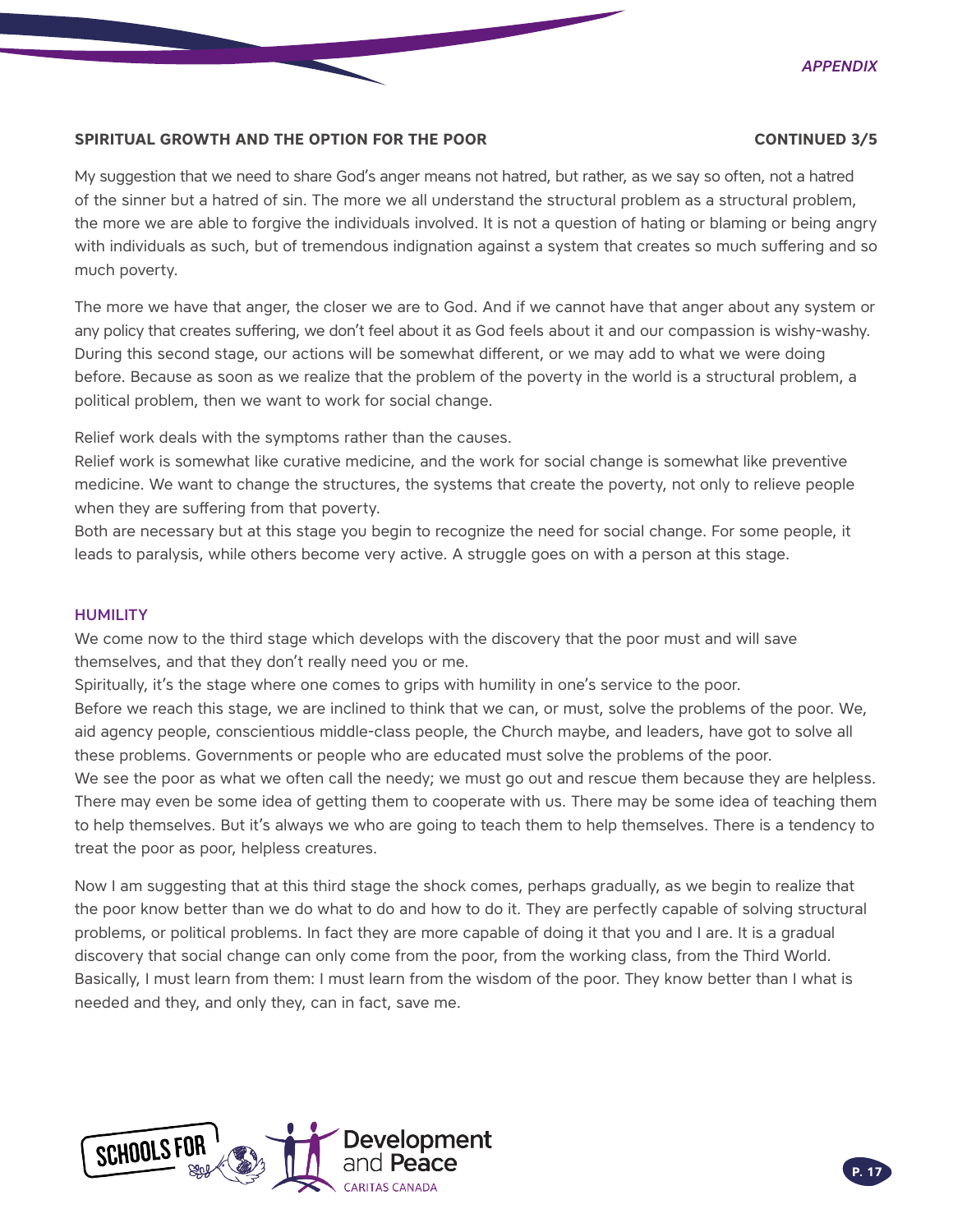

#### **SPIRITUAL GROWTH AND THE OPTION FOR THE POOR CONTINUED 4/5**

*"…discovering in the poor, Gov saving us, God acting and speaking to us today."*

We discover that the poor are God's chosen instruments and not me. The poor themselves are the people that God wants to use and is going to use in Christ to save all of us from the crazy madness of the world in which so many people can be starving in the midst of so much wealth. This can become an experience of God acting and of God's presence in the poor, not merely as an object of compassion, not merely seeing the face of Christ in their sufferings, but discovering in the poor, God saving me, God saving us, God acting and speaking to us today.

The hazard in this third stage is romanticism - romanticizing the poor, the working class, the Third World. We can get our-selves into a position where, if somebody is poor and says something, then it is infallibly true. Or, if somebody comes from the Third World, we must all listen simply because they come from the Third World. And if they do something, it must be right. That's romanticism, and it's nonsense. On the other hand, it is a kind of romantic nonsense that somehow we all seem to need at one stage. As long as we recognize what we're doing, I don't think it is necessarily very bad. But it can become a problem at the end of this third stage. We are likely to reach a crisis, a crisis of disillusionment and disappointment because the people of the Third World, or the poor have not lived up to the heroic picture we had of them.

We have misunderstood the structural problem. It doesn't mean to say that poor people in themselves and by themselves are any different as human beings from anyone else. They have their problems, like anyone else.

#### **SOLIDARITY**

That brings us to the fourth and last stage. That stage centers around the experience of real solidarity with the poor and the oppressed. And I think the real beginning of this stage of our spiritual development is the disappointment and disillusionment that we experience when we discover that the poor are not what we romantically thought they were. I am not saying that we do not have a great deal to learn from the poor. I maintain that. I am not saying that the poor are not going to save themselves and us. I maintain that. I am not saying that they are not God's chosen instruments. They are.

All of that remains true, but they are human beings. They make mistakes, are sometimes selfish, sometimes lacking in commitment and dedication, sometimes waste money, are sometimes irresponsible. They are sometimes influenced by the middle class and have middle-class aspirations, and sometimes believe the propaganda and perhaps don't have the right political line. Maybe they are not all that politicized. Nevertheless, I can and must learn from them.

Only the poor and the oppressed can really bring social change. It is simply a matter of moving from romanticism about the poor to honest and genuine realism, because that's the only way that we can move into this fourth stage.

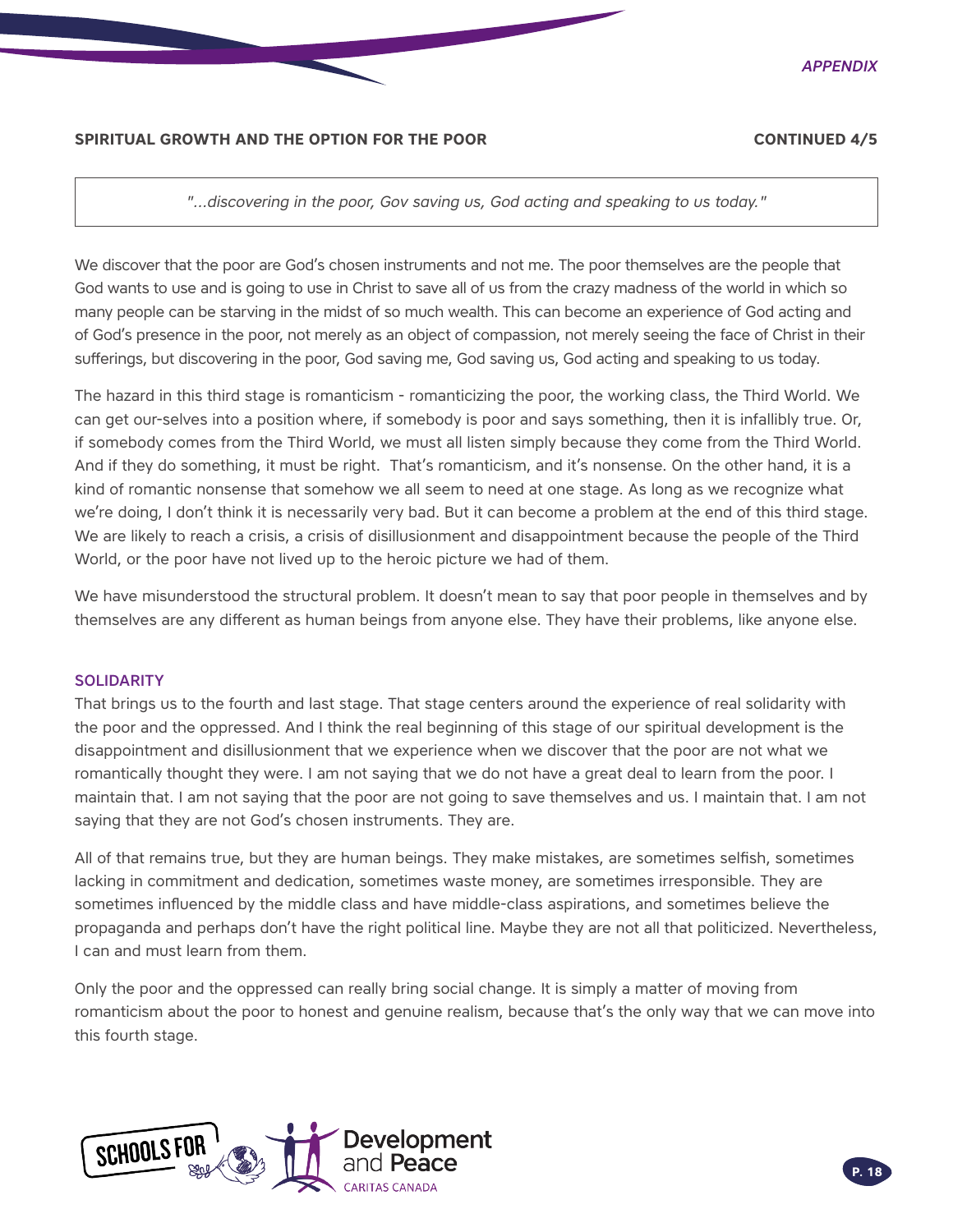

#### **SPIRITUAL GROWTH AND THE OPTION FOR THE POOR CONTINUED 5/5**

Real solidarity begins when it is no longer a matter of we and they. Even when we romanticize the poor, make tremendous heroes of them, put them on a pedestal, we continue to alienate them from ourselves — there is a huge gap between us and them. Real solidarity begins when we discover that we all have faults and weaknesses. They may be different faults and weaknesses according to our different social backgrounds and conditions and we may have very different roles to play, but we all have chosen to be on the same side against oppression.

Whether we're black or white, whether we were brought up in a middle class or working class, we can be on the same side against oppression, well aware of our differences. We can work together and struggle together against our common enemy, the unjust policies and systems, without ever treating one an-other as inferior or superior, but having a mutual respect for one another while recognizing the limits of our own social conditioning.

### *"Real solidarity begins when it is no longer a matter of we and they"*

This experience, and it is an experience of solidarity with God's own cause of justice, can become spiritually an experience of solidarity with God in Jesus Christ. It is a way of coming to terms with ourselves in relationship to other people, with our illusions, our feelings of superiority, with our guilt, our romanticism, which then opens us up to God, to others, to God's cause of justice and freedom.

This is a very high ideal and it would be an illusion to imagine that we could reach it without a long personal struggle that will take us through several stages – in dark nights, crisis, struggles, shocks, and challenges.

The four stages I have described then are not rigid so that you have to go through exactly one stage after another. It does get mixed up. But I have presented this model in the hope that our attitude towards the poor may always remain open to further development.

The one really bad thing that can happen to any of us is that we get stuck somewhere along the way. We are then no longer able to appreciate others who have gone farther. Because we don't realize that it's a process, we also don't appreciate and understand those who are still beginning.

We need to understand that we and the church are all going through a process, a spiritual development, a growth and a struggle. We're in it together and we need to help and support one another in this process. Let us help it, encourage it, and struggle within ourselves, because today it is the only way we are going to come closer to God and be saved.

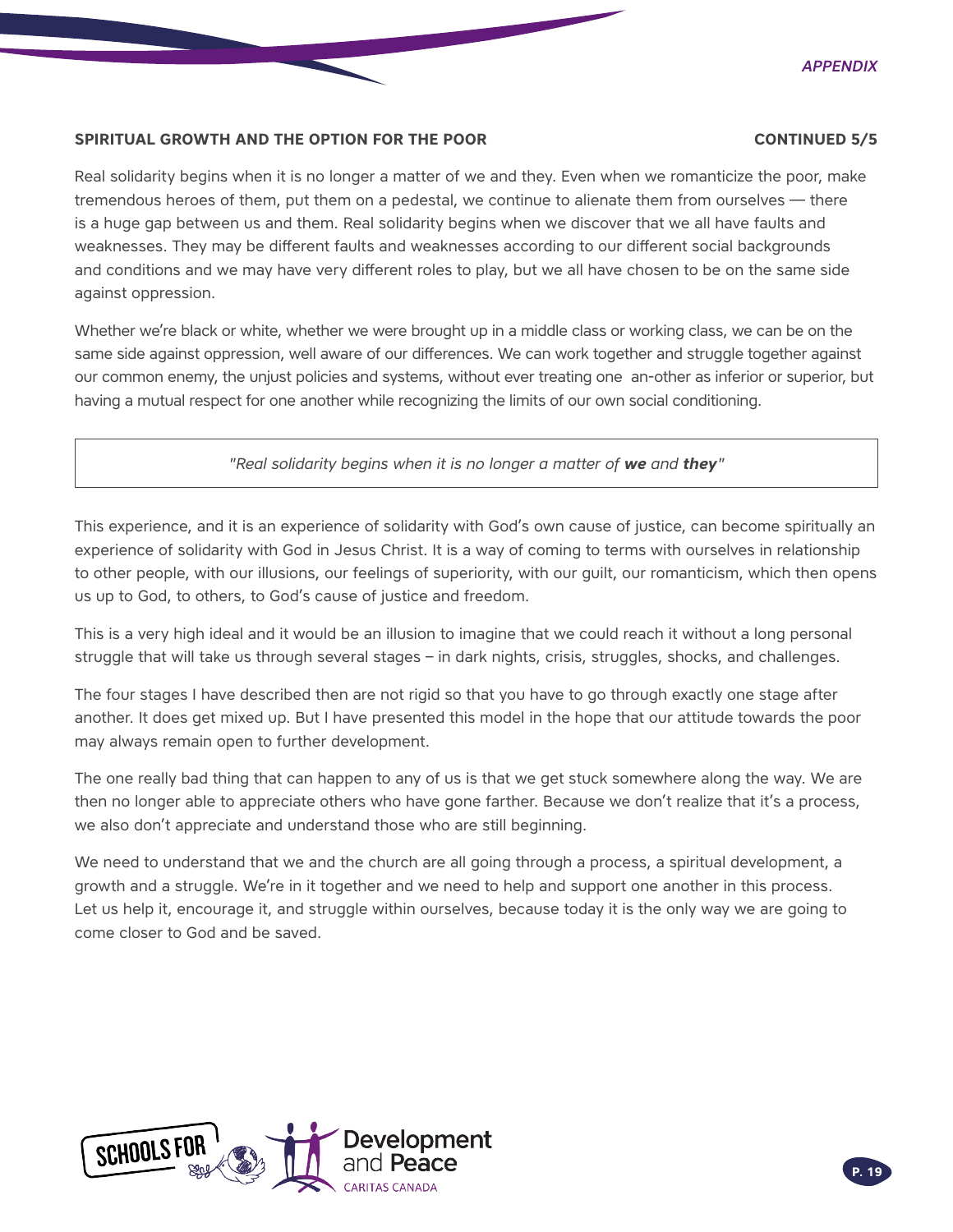

## <span id="page-19-0"></span>**Handout**

### AFTER THE TSUNAMI – REBUILDING OUR VILLAGES, OUR LIVES

#### **Discussion Questions**

Development and Peace. (2014). After the Tsunami – Rebuilding our Villages, our Lives. [Video File]. Retrieved from:<https://www.youtube.com/watch?v=BGq6a0rIA8Y>

- How many people were affected by the tsunami?
- What was the level and nature of the devastation?
- How many family members were lost in some cases?
- How long did the reconstruction project take?
- How many houses were built in this project?
- What other aspects of rebuilding were part of the project?
- What community organization was created, and why?

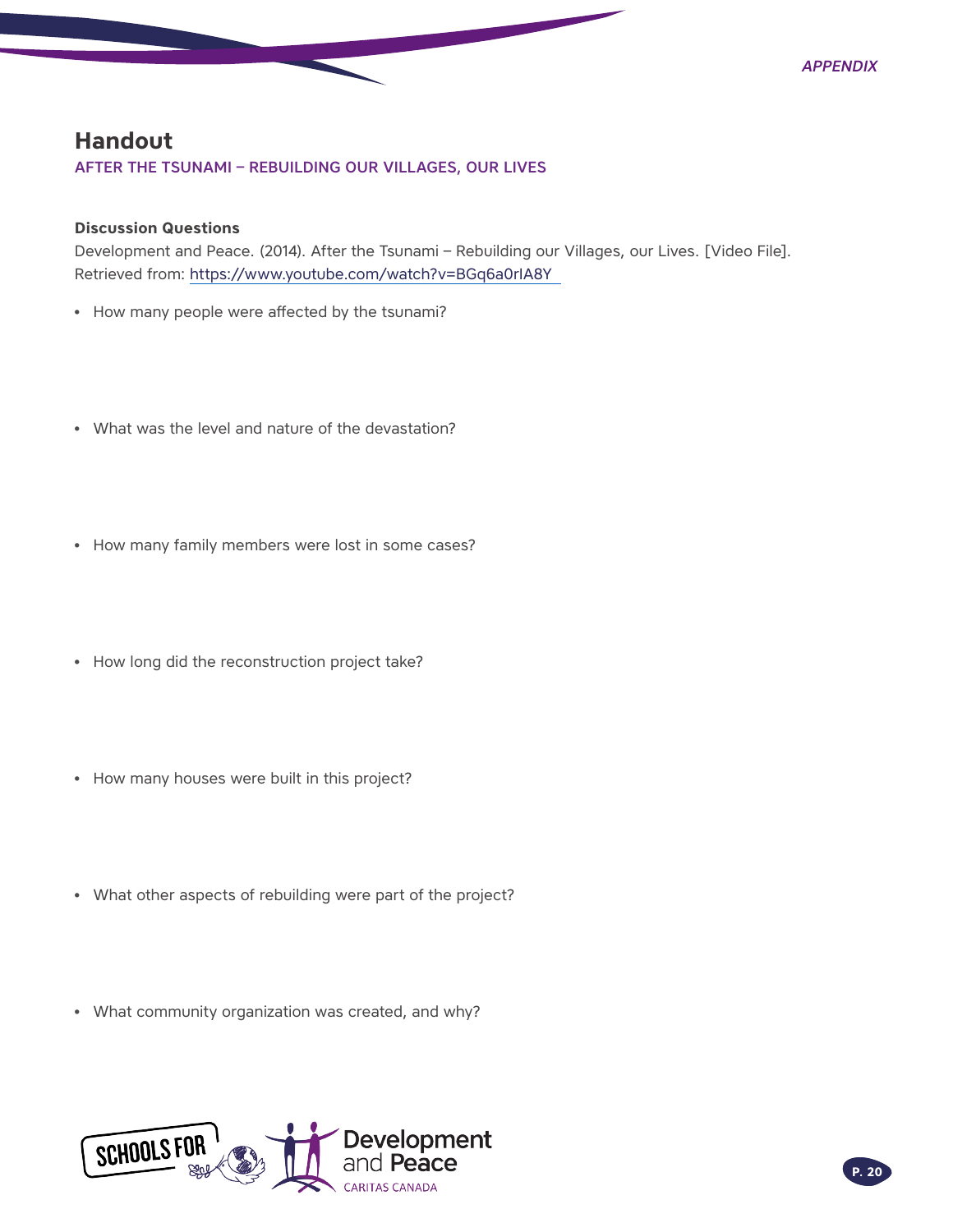## <span id="page-20-0"></span>**Handout** ONLINE RESEARCH

Use the list of recommended online resources below to find answers to the questions. Record your answers on the Chart Paper provided.

#### **QUESTIONS**

- 1. Look up some facts about Indonesia, including the population and major religions. Look up some facts about Banda Aceh. What were the circumstances there before the tsunami?
- 2. What is the number or percentage of people either living in poverty, or living precariously in Indonesia? Look up the GDP/GNI per person for Canada, and that of Indonesia. Why is Indonesia's GDP/GNI per capita so much lower than that of Canada? Why might Indonesia not have enough money to rebuild on its own after an emergency?
- 3. How much emergency funding was raised internationally for Indonesia to rebuild? Where did the money come from? How much did Canada send? Look up the amount of aid Calgary and area needed and received after the floods of 2013. Where did most of the emergency and reconstruction funds come from?
- 4. Read about the land-grabbing that occurred in some parts of Southeast Asia affected by the 2004 tsunami. How does this relate to the Indonesian villagers wanting to return to reclaim their land as soon as possible? What does this say about the level of confidence in their government the affected people might have? Has such a situation happened in Canada?

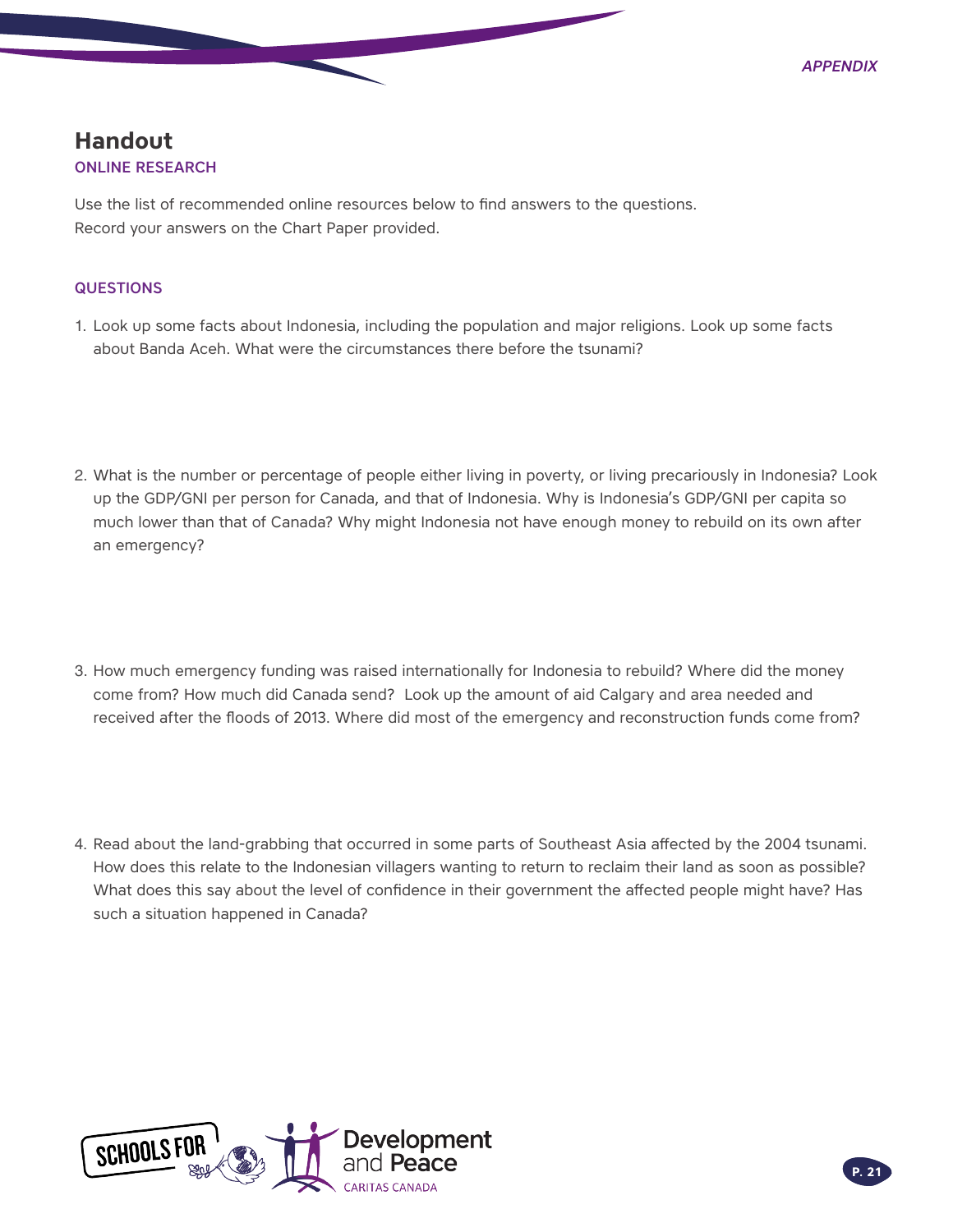*Appendix*

## **Online Research CONTINUED 2/2**

#### **RESOURCES**

#### **Development and Peace online resources:**

- Development and Peace. Catholic Social Teaching. Retrieved from:<https://www.devp.org/en/cst>
- Development and Peace. International Programs: Emergencies. Retrieved from:<https://www.devp.org/en/international>
- Development and Peace. (2014). After the Tsunami Rebuilding our Villages, our Lives. [Video File]. Retrieved from: <https://www.youtube.com/watch?v=BGq6a0rIA8Y>

#### TSUNAMI-RELATED UPDATES

- Kweifio-Okai, Carla. (2014, December 25). Where did the Indian Ocean Tsunami Aid Money Go? The Guardian. Retrieved from: <http://www.theguardian.com/global-development/2014/dec/25/where-did-indian-ocean-tsunami-aid-money-go>
- Weaver, Matt. (2006, February 1). Tsunami victims evicted by developers. The Guardian. Retrieved from:<http://www.theguardian.com/world/2006/feb/01/tsunami2004.internationalaidanddevelopment>
- GDP, GNI and poverty levels: Indonesia and Canada The World Bank. (2014, October 22). Reducing extreme poverty in Indonesia (Brief). Retrieved from:<http://www.worldbank.org/en/country/indonesia/brief/reducing-extreme-poverty-in-indonesia>
- The World Bank. (2016). Indonesia. Retrieved from:<http://data.worldbank.org/country/indonesia>
- Government of Canada. (2016). Fact Sheet: Indonesia. Retrieved from: [http://www.canadainternational.gc.ca/indonesia](http://www.canadainternational.gc.ca/indonesia-indonesie/bilateral_relations_bilaterales/fs_indonesia-fd_indonesie.aspx?lang=eng)[indonesie/bilateral\\_relations\\_bilaterales/fs\\_indonesia-fd\\_indonesie.aspx?lang=eng](http://www.canadainternational.gc.ca/indonesia-indonesie/bilateral_relations_bilaterales/fs_indonesia-fd_indonesie.aspx?lang=eng)

#### FIGURES ON COST OF ALBERTA RECOVERY FROM 2013 CALGARY AND AREA FLOOD

- Government of Alberta. (2014, May 7). Alberta 2013-2014 Flood Recovery Update. Retrieved from: <http://www.alberta.ca/Flood-Recovery-Update.cfm> .
- Figures on how much was spent, and where the money came from. Wood, James. (2013, September 23). Province boosts costs of Calgary flood to \$6 billion. Calgary Herald. Retrieved from:<http://www.calgaryherald.com/news/Province+boosts+cost+Alberta+floods+billion/8952392/story.html>

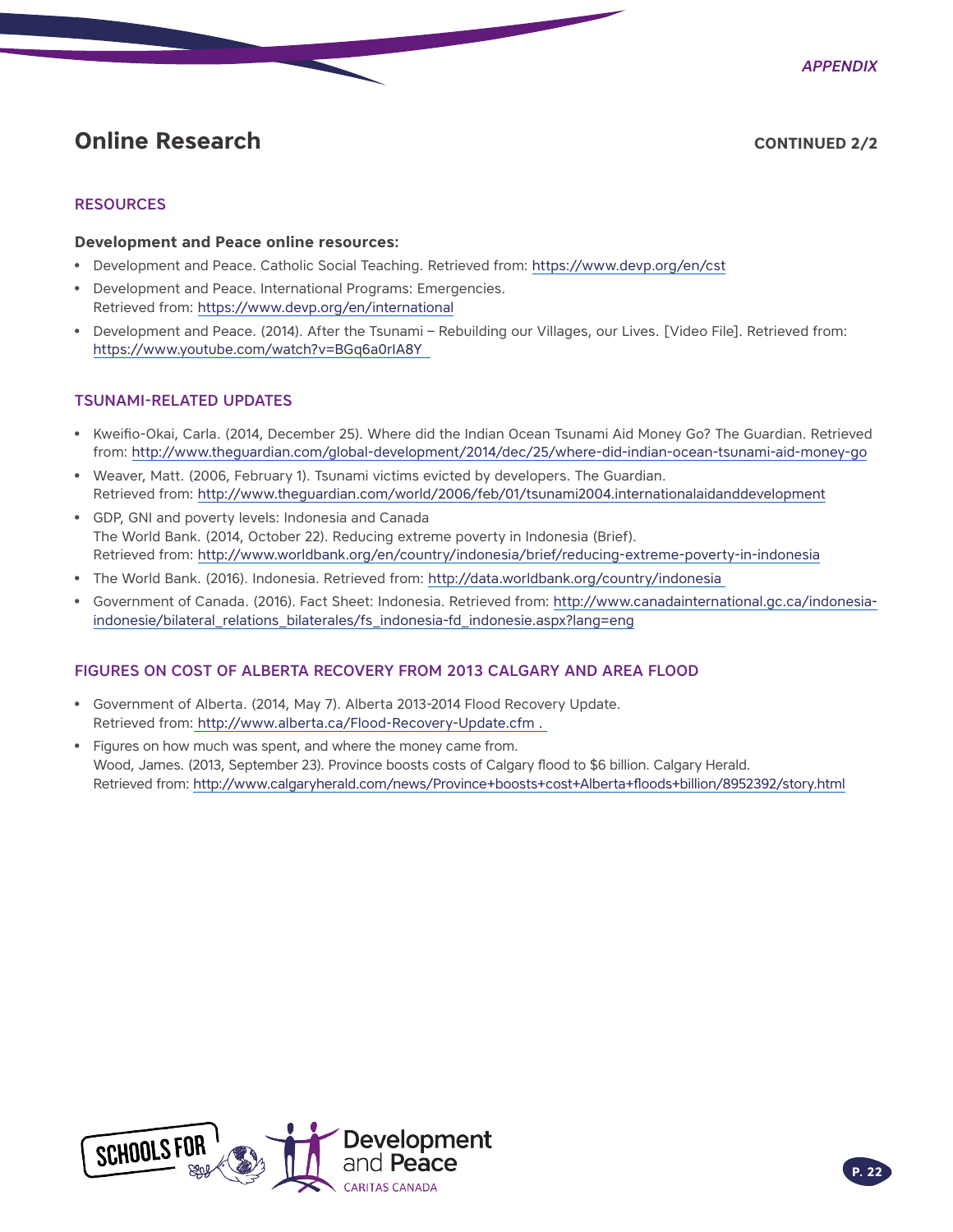## <span id="page-22-0"></span>**Handout**

*LECTIO DIVINA*

#### PERSONAL REFLECTION

#### **1 Corinthians 12: 22-26**

After each reading of the Scripture, respond to one question in the order listed:

#### *Lectio (Reading)*

1. What does the Scripture say that everyone should understand? (One word or phrase)

#### *Meditatio (Meditation)*

2. What does this Scripture say to me, today, and to my life as a global citizen? How does the Scripture relate to the four stages of spiritual growth and the option for the poor?

#### *Oratio (Prayer)*

3. What can I say to the Lord in response to his word?

#### *Contemplatio (Contemplation)*

4. What conversion of the mind, heart, and life is the Lord asking of me? What actions of solidarity as a global citizen can each of us personally and communally take, right now, to alleviate the conditions that contribute to inequality in our world today?

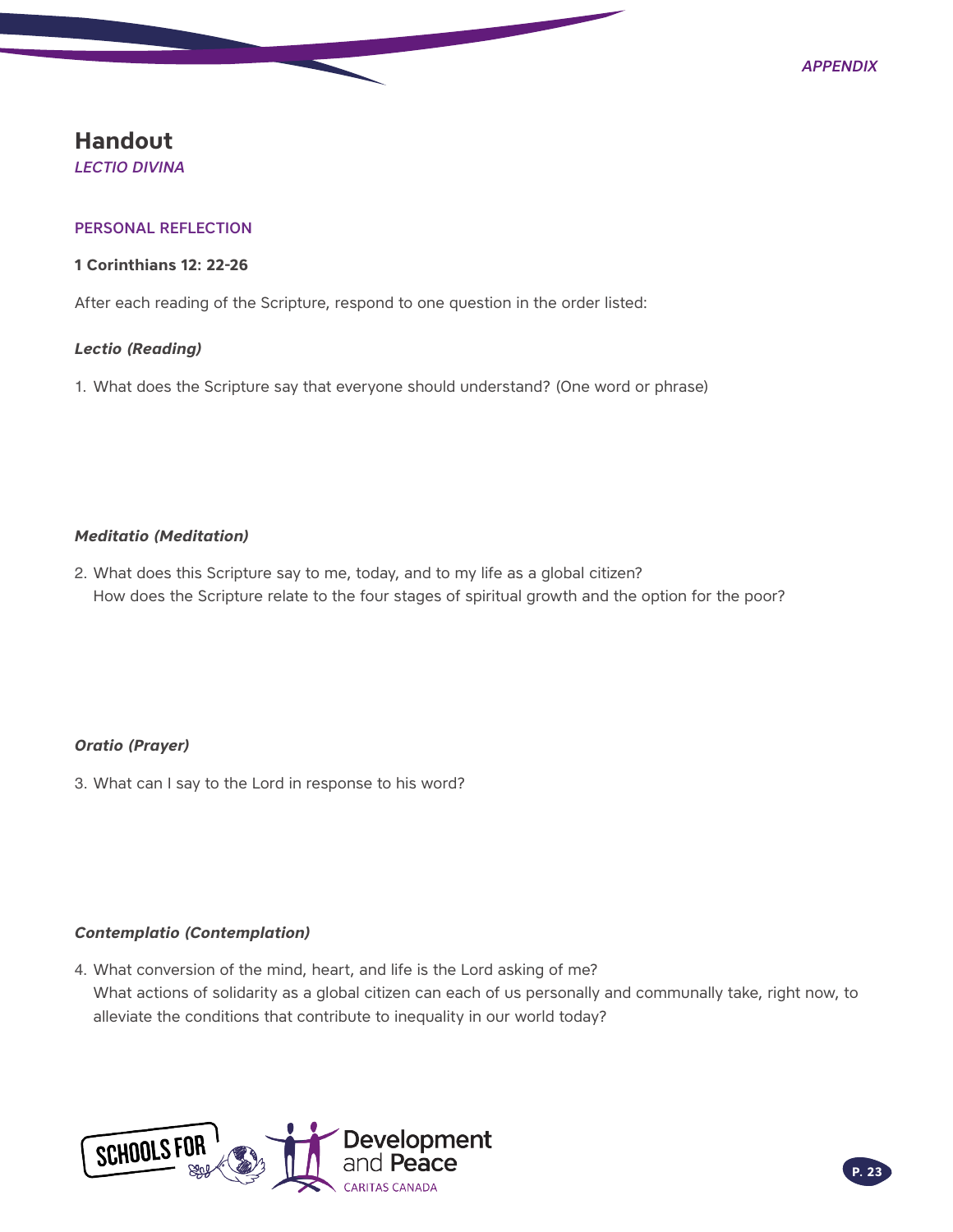## <span id="page-23-0"></span>**Handout**

#### CATHOLIC SOCIAL TEACHING IN EMERGENCY SITUATIONS

Group Questions - Hand in your own sheet at the end of the discussion.

1. Search for the meaning of the Catholic Social Teaching word or term your group has been assigned (this will be one of either *Dignity of the Human Person; Solidarity; Preferential Option for the Poor; Subsidiarity & the Role of Government;* or *Participation*).

Definitions can be found at the Development and Peace website <https://www.devp.org/en/cst> Record the definition here.

2. Describe how this word or term was applied to or evident in the project in the video. Refer to scenes in the video.

3. How can we support principles of Catholic Social Teaching when we hear of an emergency?